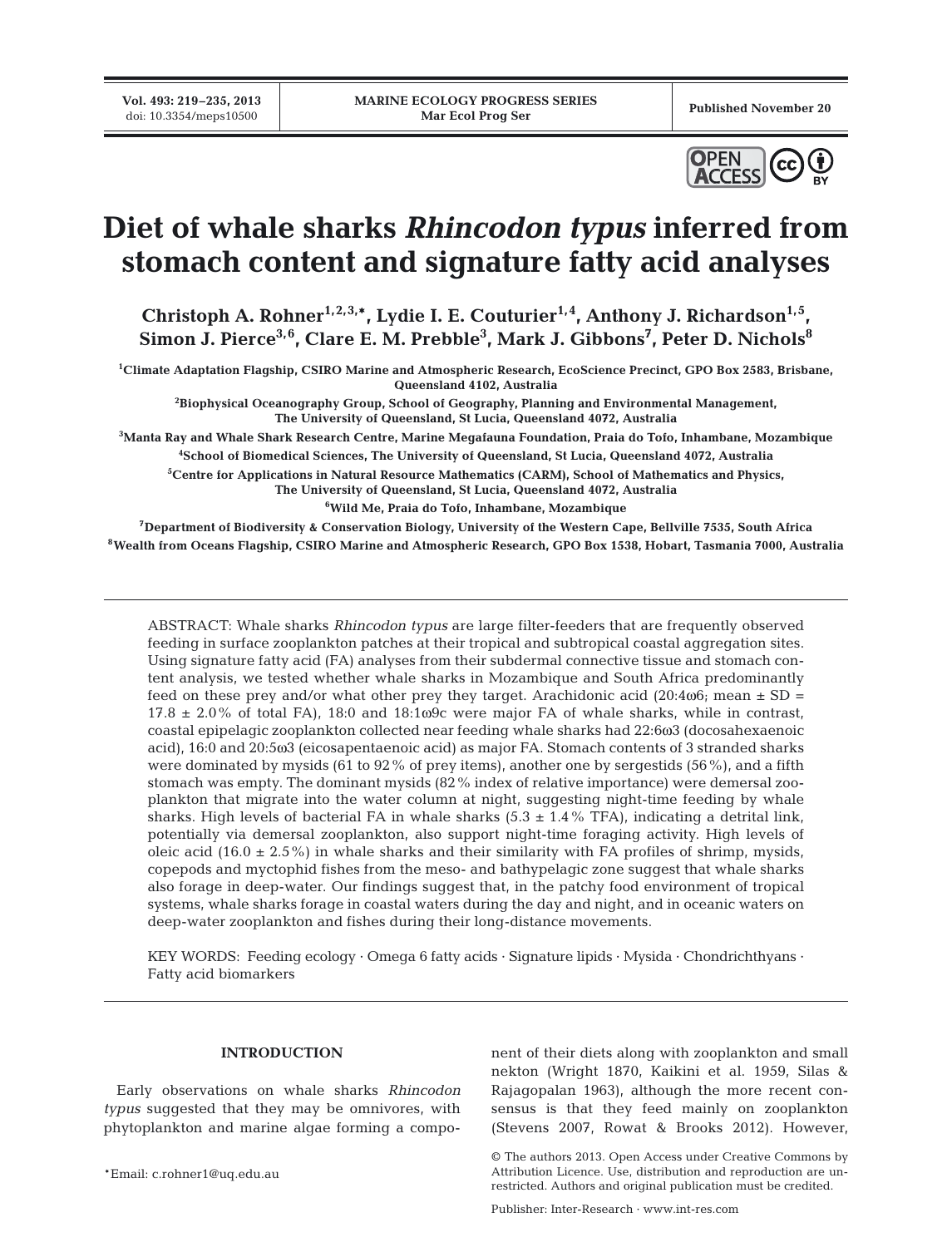almost all the available diet information originates from either observations of whale sharks feeding at the surface, during the day, generally close to the coast (e.g. Nelson & Eckert 2007), or from the stomach contents obtained from a limited number of incidentally caught or stranded specimens (e.g. Silas & Rajagopalan 1963, Rao 1986). Both of these data sources have significant limitations. Whale sharks spend a substantial proportion of their time in the open ocean, and may only briefly visit coastal areas (Heyman et al. 2001, Wilson et al. 2001, Rowat et al. 2011). They undertake frequent deep dives into bathypelagic depths, possibly to feed (Brunnschweiler & Sims 2011), and also forage at night (Taylor 2007) when zooplankton communities change dramatically due to emergence and vertical migration (Alldredge & King 1980, Hays 2003). Coastal observations of surface feeding during the day may therefore not be representative of their predominant feeding behaviours and prey preferences.

There are few direct assessments of the diet of whale sharks from stomach contents, and they often lack detail because of partial digestion of contents. No data have yet been published from current or recent targeted fisheries in Taiwan, China and India, where a substantial sample size could be achieved. Instead, most accounts originate from incidental strandings or catches. The most recent published record of the stomach contents of a whale shark is from a specimen landed in 1983 (Karbhari & Jose kutty 1986). Reports range from descriptions of 'finely divided red matter' (Haly 1883) or 'green viscid fluid' (Pai et al. 1983) to 2 more detailed analyses of zooplankton taxa (Silas & Rajagopalan 1963) and prey fish species (Rao 1986). It appears that the stomach contents of whale sharks vary greatly, although the scarcity of available data precludes a conclusive assessment of their diet at this stage. Stomach content analyses require a large sample size to provide quantitative data (Pethybridge et al. 2011), can overestimate certain prey groups (Richardson et al. 2000), and only describe the most recent meal (Iverson et al. 2004) which, for whale sharks, is likely to be of coastal origin since that is where they are stranded or caught. Coastal waters may not represent their main foraging habitat, however, and stomach content analysis alone could result in misleading conclusions about their diet.

Biochemical approaches, such as stable isotope and fatty acid (FA) analyses, provide a longer-term record of an animal's diet. The use of FA signatures as an indirect method of assessing dietary preferences and the trophic ecology of marine animals has increased over the past 2 decades (Budge et al. 2006). Recently, FA analysis has been used to study the diet of elasmobranchs (Schaufler et al. 2005, Pethybridge et al. 2010, Pethybridge et al. 2011, McMeans et al. 2012, Couturier et al. 2013a). The rationale behind this approach is that the FA composition of the prey directly influences the FA signature of the predator (Iverson 2009). This direct influence is because most high trophic level marine animals lack the ability to synthesise particular FA, especially the essential long-chain (≥C20) polyunsaturated FA (LC-PUFA), *de novo* (Sargent et al. 1995, Dalsgaard et al. 2003, Iverson 2009). Although this is a promising technique, dietary FA analyses in elasmobranchs also have limitations. The degree to which elasmobranch predators modify dietary FA prior to storage is not yet known. Predators may also store different amounts of some FA in different tissues. For example, elasmobranch muscle tissue is high in PUFA, while the liver contains more monounsaturated FA (MUFA) (Pethybridge et al. 2010, McMeans et al. 2012). There is currently no information available on differences between subdermal connective tissue and muscle or liver tissue from elasmobranchs.

In a pilot study, Couturier et al. (2013b) presented FA profiles of whale shark subdermal tissue and reef manta ray *Manta alfredi* muscle tissue and showed that both large, planktivorous, pelagic species had high levels of arachidonic acid (ARA; 20:4ω6) and an unusually low  $ω3/ω6$  ratio of <1. The authors indicated that the origin of this signature remained unresolved. Here, we investigate the diet of whale sharks using detailed stomach content analysis of 5 stranded individuals, as well as FA analyses of whale shark subdermal tissue, zooplankton from feeding events, and published FA signatures of other potential prey items including demersal (emergent) zooplankton, fishes, macroalgae, crab larvae, fish eggs, deep-sea plankton, euphausiids, gelatinous zooplankton and suspended organic material. We test whether whale sharks predominantly feed on crustacean zooplankton commonly observed during their feeding events, or what other food sources they may target.

## **MATERIALS AND METHODS**

#### **Stomach contents sample collection**

Samples of stomach contents were taken from 5 dead, stranded whale sharks. Three sharks stranded at Pomene, southern Mozambique (22.92**°** S, 35.58**°**E)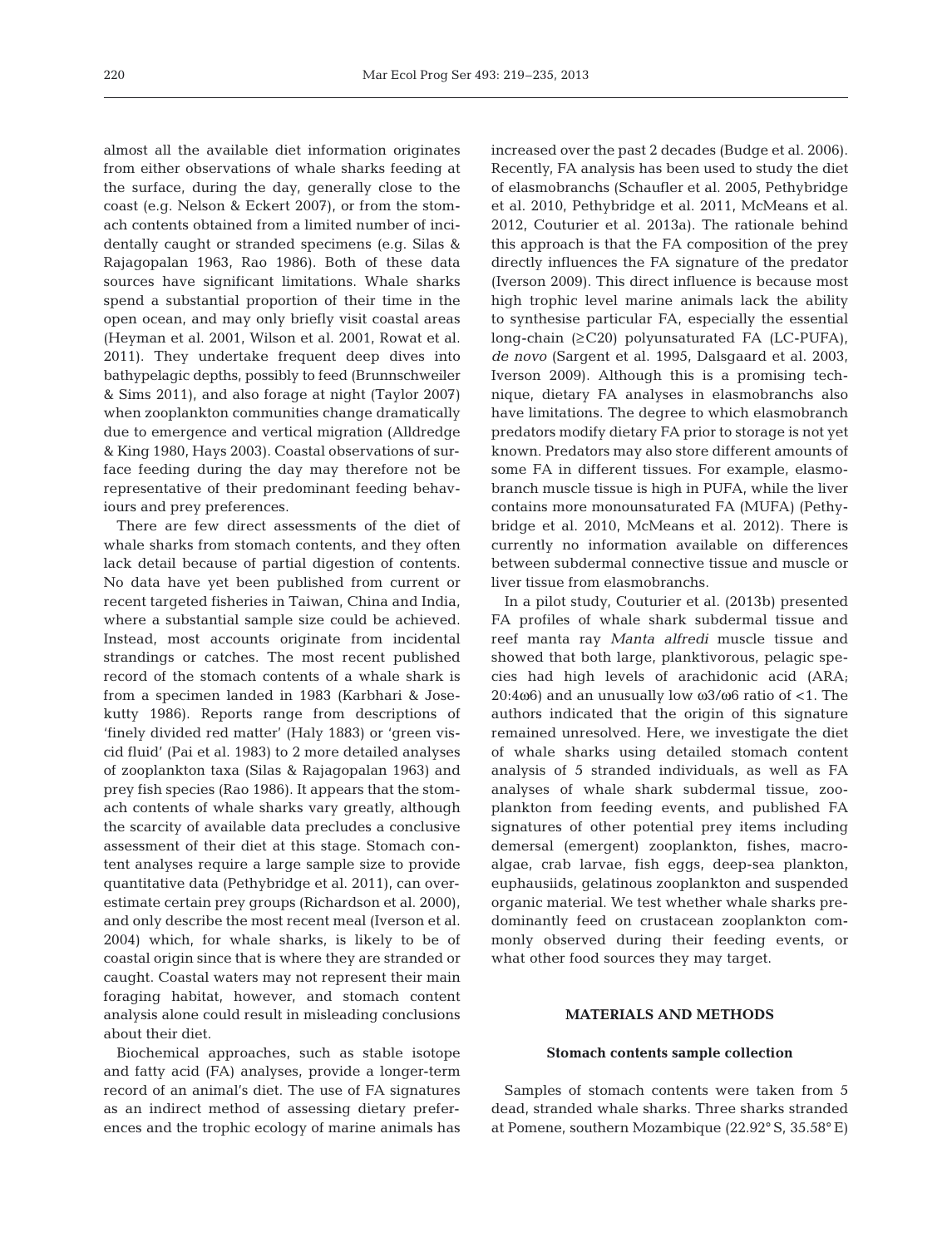late on 15 Aug 2009 and were dissected the following night and early morning of 17 Aug. One whale shark was washed up in northern South Africa at Scottburg (30.30**°** S, 30.76**°**E) and was dissected on 10 Feb 2010 and another at Sodwana Bay (27.55**°** S, 32.68**°**E) was dissected on 5 Aug 2010. Stomach contents were well-mixed *in situ* and large subsamples ('samples' henceforth) were taken and stored in either 95% ethanol or 10% formalin. All samples from South Africa were kept in ethanol, but some of the samples from Mozambique stored in formalin may have de graded somewhat prior to analysis.

#### **Stomach content analysis**

Stomach content samples were washed, stained over night with Rose Bengal, mixed, and 2 ml subsamples taken and analysed in a gridded Petri dish under a stereo-microscope. All identifiable parts were categorised out of 2 subsamples or until at least 100 separate items were counted. Some counts were inferred from certain parts when whole specimens were not available. Numbers of the sergestid *Lucifer* were based on eye pair counts, and mysids were counted from whole specimens plus intact telsons. Crab megalopae were based on intact specimens plus eye pairs because eyes were often separated from the body. Chaetognath hooks in 2 stomach contents (22 and 5) were both defined as one individual worm. The numerical occurrence for each category  $(\%N_0)$  was calculated as a percentage of total counts. The remainder of the stomach contents was scanned for unusual or whole specimens. The frequency of occurrence  $(^{\circ}\!\%F_{o})$  was calculated as the percentage of all stomachs containing each category. To generate a prey size spectrum, up to 27 whole specimens per taxon were measured using the microscope eyepiece scale bar. An approximate mean length of the sergestid *Lucifer*, which could not be measured here, was taken from Teodoro et al. (2012). Specimens were in various states of digestion, so weight could not be inferred. We used length<sup>3</sup> and assumed a density of 1 g cm<sup>-3</sup>, similar to that of water, as a proxy for mass and calculated the mass  $(^{\circ}\!\!/\!\!/_{\rm M})$  as a percentage of total mass. Count was multiplied by length $3$  to assess the relative importance of each taxon, and also to calculate the index of relative importance (IRI; Pinkas et al. 1971) per prey category as  $IRI = (\%N_0)$ + %M)% $F_{0}$ , which was then expressed as %IRI (Cortés 1997).

## **Tissue sample collection**

Biopsies of 24 live, unrestrained whale sharks were taken at Praia do Tofo in southern Mozambique (23.85° S, 35.54° E) between June and August 2011. Whale shark samples were from 16 immature males, 2 mature males and 6 females, ranging from 500 to 850 cm estimated total length (TL). We used a hand spear with a modified tip that penetrated up to ~2 cm into the connective tissue to extract biopsies (0.13  $\pm$ 0.01 g; mean  $\pm$  SE) laterally between the 1<sup>st</sup> and 2<sup>nd</sup> dorsal fin. With a lack of captive feeding studies examining how closely FA signatures of various predator tissues relate to their prey, we worked under the assumption that these subdermal tissue samples are representative of muscle lipid FA profiles, which in turn are indicative of, and provide information on, the diet of whale sharks. We acknowledge that subdermal tissue has not previously been used to infer diet in elasmobranchs. We deem this a valid approach, considering the results from a concurrent study showing that muscle tissue of reef manta rays and subdermal tissue of whale sharks have similar FA profiles (Couturier et al. 2013b). In addition, obtaining information on a threatened and protected species, such as the whale shark, from biopsies of live animals with little impact on their welfare is an important benefit of this approach.

For a local comparison of zooplankton and whale shark signature FA profiles from Praia do Tofo, qualita tive zooplankton samples were collected in November and December 2011 using either a 10 cm diameter, 100 μm mesh hand-held net towed by a swimmer, or a 50 cm diameter 200 μm mesh net towed horizontally from a boat. Gelatinous zooplankton and some macrozooplankton groups were separated from the samples prior to storage. Three categories of plankton were distinguished: feeding, non-feeding and shelf-break samples. Feeding zooplankton samples were collected from just below the surface within 5 m of a feeding whale shark, and included mixed samples and separate zooplankton specimens: a shrimp, chaetognath, gelatinous and gastropod zooplankton. Non-feeding samples were collected from the same location when whale sharks were not present or not feeding, and included mixed samples and separate specimens of decapod larvae and copepods. Shelf-break samples were collected in 300 m deep water off the continental shelf ~15 km east of Praia do Tofo. Vertically integrated samples to 50, 100 and 200 m depth were collected with a 200 μm mesh net. Whale shark and zooplankton samples were immediately put on ice and stored for 38 to 108 d and 54 to 99 d, respectively, at −20°C prior to analysis.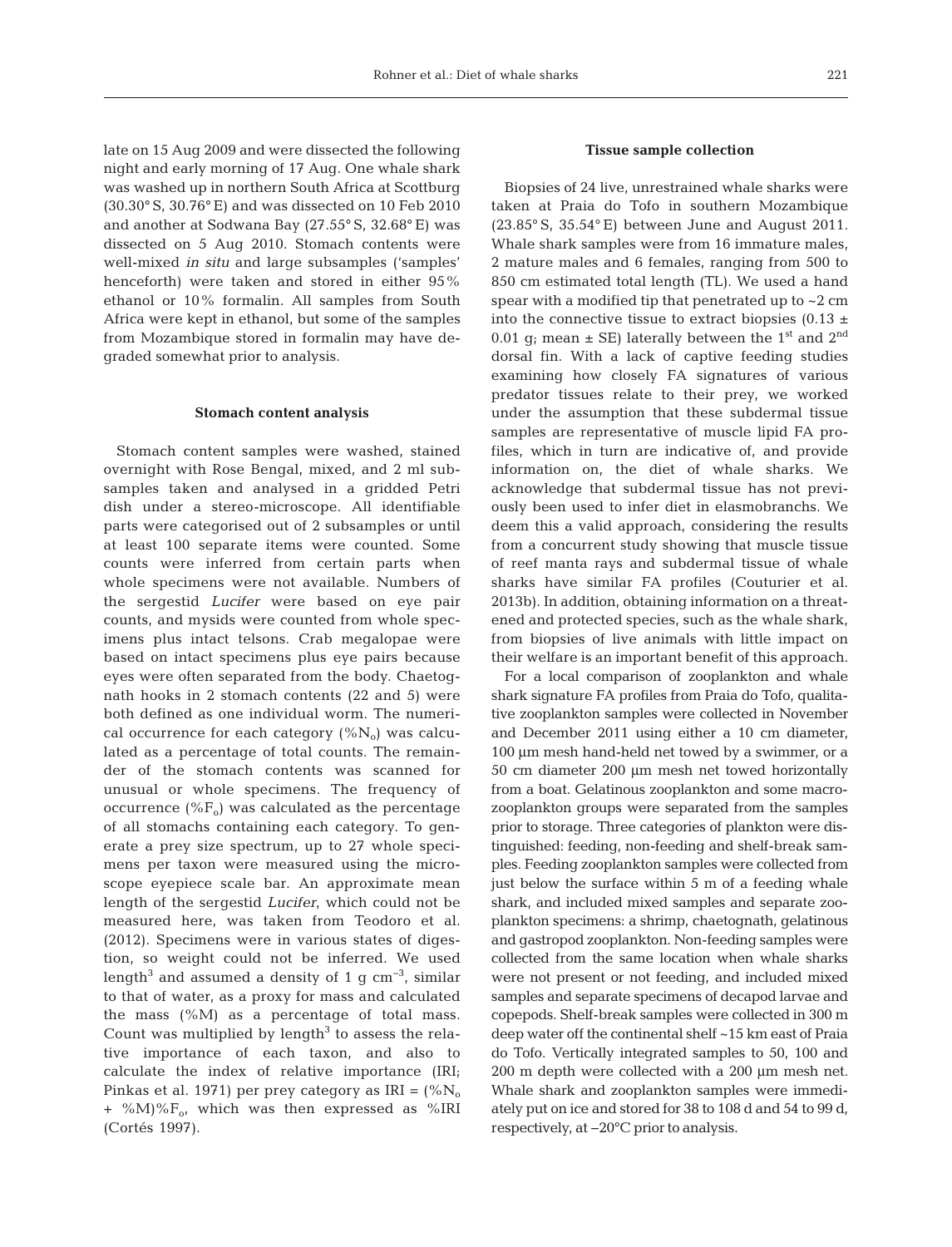#### **Lipid extraction and lipid class determination**

Lipid extraction was performed using the modified Bligh & Dyer (1959) method with a 1-phase me thanol:chloroform:water (2:1:0.8 by volume) over night extraction. Phases were separated by adding water and chloroform to achieve a final solvent ratio of 1:1:0.9 methanol-chloroform-water. After the phases partitioned, total lipids were recovered from the lower chloroform phase by rotary evaporation of chloroform *in vacuo* at ~40°C. The resulting total lipid extracts (TLE) were concentrated to dryness by application of a stream of inert nitrogen gas. Samples were weighed to determine total lipid content as % lipid and as mg  $g^{-1}$  of sample wet weight (ww). Lipids were re-diluted in chloroform and stored at −20°C prior to further analyses. Lipid class compositions were determined using an Iatroscan Mark V TH10 thin layer chromatograph coupled with a flame ionisation detector (FID). For each sample, the TLE was spotted and the chromarods were developed in a polar solvent system (60:10:0.1 by volume, hexane: diethyl-ether:acetic acid) for 25 min. A standard solution containing known quantities of wax esters, triacylglycerols, free fatty acids, sterols and phospholipids (Nu-Chek Prep) was run with the samples. The chromarods were oven-dried for 10 min at 100°C and analysed immediately. Peaks were identified by comparison of their retention factor with the standards. Peak areas were quantified using SIC-480II Iatroscan™ Integrating Software v.7.0-E (System Instruments Co., Mitsubishi Chemical Medicine). Peak areas were transformed to mass per μl spotted based on pre-determined linear re gressions and further converted to mg of lipid per g of tissue ww.

#### **Fatty acid determination**

An aliquot of the TLE was transmethylated with 3 ml methanol:hydrochloric acid:chloroform (10:1:1 by volume) and heated at ~80°C for 2 h to produce fatty acid methyl esters (FAME). After cooling and adding 1 ml Milli-Q water, FAME were extracted 3 times with 1.8 ml hexane:dichloromethane (4:1 by volume). Samples were reduced to dryness under a nitrogen stream and a  $C_{19}$  FAME internal injection standard solution (Alltech Associates) was added prior to instrumental analyses. Gas chromatography (GC) was performed on an Agilent Technologies 7890B GC equipped with a non-polar Equity™-1 fused silica capillary column  $(15 \text{ m} \times 0.1 \text{ mm} \text{ i.d.},$ 

0.1 μm film thickness), an FID, a split/splitless injector and an Agilent Technologies 7683 B Series autosampler. Helium was the carrier gas. Samples were injected in splitless mode at an oven temperature of 120°C. After injection, oven temperature was raised to 270°C at 10°C min−1 and finally to 300°C at 5°C min<sup>-1</sup>. Peaks were quantified with ChemStation software (Agilent Technologies). GC results are typically subject to an error of up to  $\pm 5\%$  of individual component areas. Component identities were confirmed with GC mass-spectrometry (GC-MS) using a Finnigan ThermoQuest GCQ GC-MS system (Finnigan) fitted with an on-column injector and using Thermoquest Xcalibur software. Other operating conditions were as previously described (Lee Chang et al. 2012).

#### **Signature fatty acid analyses**

Fatty acids were expressed as percentage of total FA (%TFA) and presented as mean ± SD. Of the full profile, 15 FA with a concentration of >1% TFA in the mean whale shark profile were used in the following analyses. Principle component analyses (PCA) were applied to FA profiles to explore similarities among whale sharks, other similar predators, and their observed and hypothesised prey. PCA also ranked the contribution of each FA to the separation, based on eigenvector coefficients in the linear combinations of variables making up the PCs. The most important FA for a principle component are shown on PCA plots and were arbitrarily defined as having eigenvector coefficents >|0.175|. No pre-treatment was applied to the signature FA data prior to computing a resemblance matrix based on Bray-Curtis similarity. Hierarchical cluster analysis, based on the group average, was performed and the results applied to the PCA plots by showing the similarity clusters. Analysis of similarity among groups (ANO - SIM; 1-way; 999 max. permutations) was performed on similarity matrices, with interpretation focusing on the ANOSIM-R value rather than significance level because of the small numbers of replicates. ANOSIM-R values >0.75 indicate strong separation between groups, and <0.25 are barely separated groups. Similarity percentage analyses (SIMPER; 1 way Bray-Curtis similarity, 90% cut-off) were calculated for zooplankton and whale sharks from Tofo to examine which FA contributed most to the separation. *t*-tests were used to assess whether the means of a particular FA of 2 groups were significantly different. Analyses and plots were produced using PRIMER v6 (Primer-E).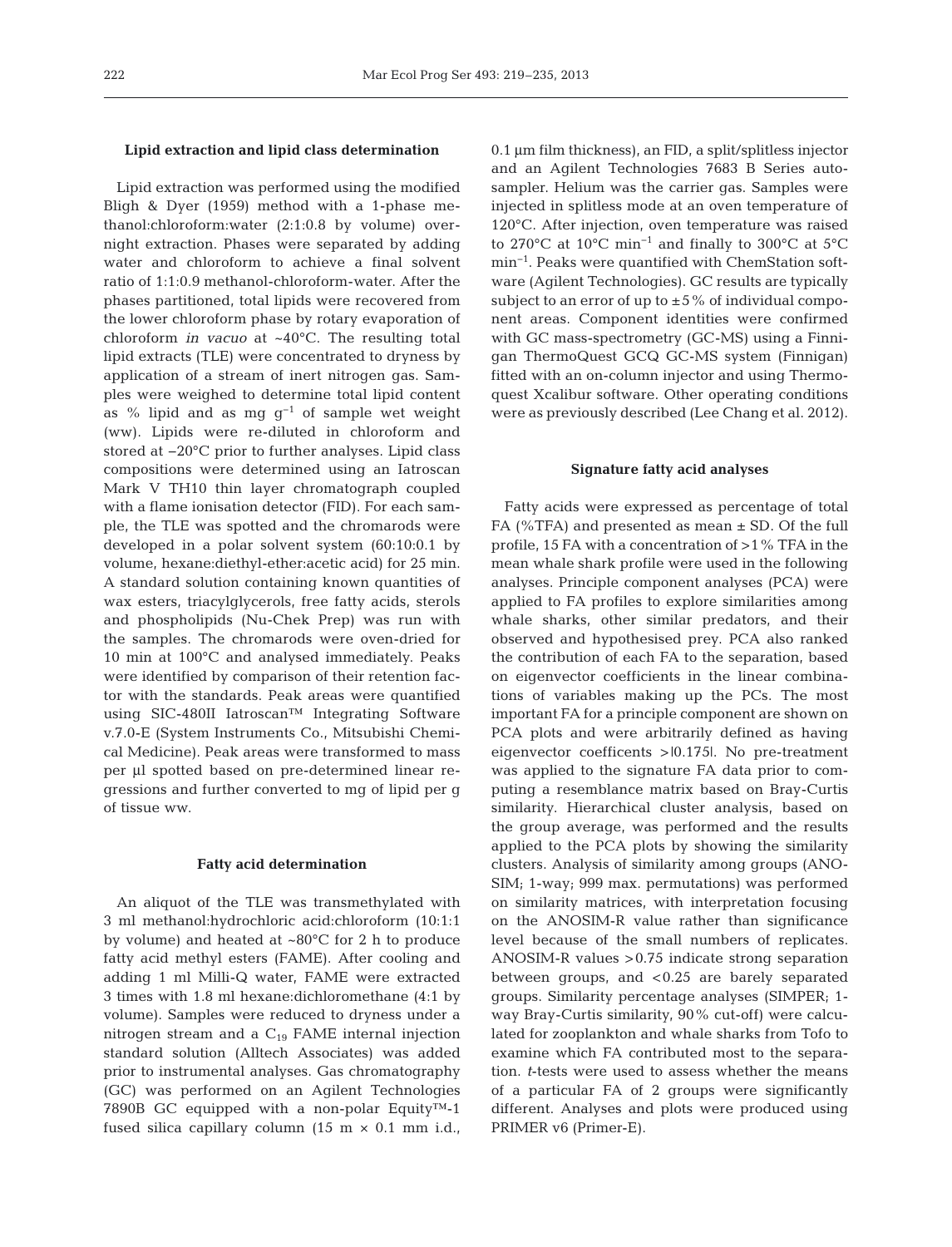| Prey item                 | Rationale                                         | Reference                    | FA signature reference                                               |
|---------------------------|---------------------------------------------------|------------------------------|----------------------------------------------------------------------|
| Acartia copepods          | Direct feeding observation                        | Nelson & Eckert (2007)       | Cotonnec et al. (2001), Escribano & Perez<br>(2010)                  |
| Amphipods                 | Reported in stomach contents                      | This study                   | Jeffs et al. (2004), Richoux et al. (2005)                           |
| Bathypelagic shrimps      | Deep diving for foraging                          | Brunnschweiler & Sims (2011) | Lewis (1967)                                                         |
| Brachyuran eqqs           | Whale shark faecal analysis                       | Meekan et al. (2009)         | Figueiredo & Narciso (2008), Torres et al.<br>(2008)                 |
| Chaetognaths              | Direct feeding observation                        | Rowat et al. (2011)          | Jeffs et al. (2004)                                                  |
| Copepods                  | Reported in stomach contents                      | This study                   | Jeffs et al. (2004), Cass et al. (2011)                              |
| Cumaceans                 | Emergent zooplankton possibly<br>important        | This study                   | Würzberg et al. (2011)                                               |
| Cuttlefish                | Reported in stomach contents                      | van Kampen (1908)            | Nichols et al. (2002)                                                |
| Decapod larvae            | Reported in stomach contents                      | Silas & Rajagopalan (1963)   | Jeffs et al. (2004)                                                  |
| Deep-sea fishes           | Deep diving for foraging                          | Brunnschweiler & Sims (2011) | Lewis (1967), Jeffs et al. (2004)                                    |
| Euphausiids               | Faecal analysis                                   | Jarman & Wilson (2004)       | Nichols et al. (2002), Jeffs et al. (2004)                           |
| Fishes                    | Direct feeding observation                        | Duffy (2002)                 | Lewis (1967), Nichols et al. (2002)                                  |
|                           | Saurida: reported in stomach<br>contents          | van Kampen (1908)            | Ozogul et al. (2011)                                                 |
| Fish eggs                 | Direct feeding observation                        | Heyman et al. (2001)         | Tamaru et al. (1992), Jeffs et al. (2004),<br>Nguyen et al. (2012)   |
|                           | Gelatinous zooplankton Direct feeding observation | Heyman et al. (2001)         | Holland et al. (1990), Nichols et al. (2003),<br>Jeffs et al. (2004) |
| Macroalgae                | Reported in stomach contents                      | This study                   | Johns et al. (1979), Allan et al. (2010)                             |
| <b>Mysids</b>             | Reported in stomach contents                      | This study                   | Richoux et al. (2005), Herrera et al. (2011)                         |
| Sergestids (e.g. Lucifer) | Reported in stomach contents                      | This study                   | Petursdottir et al. (2008)                                           |
| Small plankton            | Incidental ingestion                              | $\overline{\phantom{m}}$     | Escribano & Perez (2010)                                             |
| Suspended matter          | Incidental ingestion                              |                              | Cotonnec et al. (2001), Allan et al. (2010)                          |
| Thraustochytrids          | Incidental ingestion                              |                              | Lee Chang et al. (2012)                                              |
| Others                    | Ostracod: reported in stomach<br>contents         | This study                   | Jeffs et al. (2004)                                                  |
|                           | Pteropod: reported in stomach<br>contents         | Silas & Rajagopalan (1963)   | Jeffs et al. (2004)                                                  |
|                           | Stomatopod larvae: direct<br>observation          | Rowat et al. (2011)          | Jeffs et al. (2004)                                                  |

| Table 1. <i>Rhincodon typus</i> . Potential prey items for whale sharks, the rationale for their inclusion, the reference for this and references to |                                                               |  |
|------------------------------------------------------------------------------------------------------------------------------------------------------|---------------------------------------------------------------|--|
|                                                                                                                                                      | corresponding fatty acid signatures taken from the literature |  |

FA signatures of potential prey items and other comparison marine animals were collated from the literature and converted to %TFA where appropriate. Comparative signatures from the reef manta ray *Manta alfredi* (n = 13; Couturier 2013b), leatherback turtle *Dermochelys coriacea* (n = 1, neutral- and phospholipids; Holland et al. 1990), ocean sunfish *Mola mola* (n = 2; Hooper et al. 1973), fin whale *Balaenoptera physalus*, harp seal *Pagophilus groenlandica* (means; Ackman et al. 1971), humpback whale *Megaptera novaengliae* (means of n = 2 to 17; Waugh et al. 2012), and 15 species of deep-sea chondrichthyans (means of  $n = 1$  to 10; Pethybridge et al. 2010) were obtained as context for the results from whale sharks.

For dietary investigations, all zooplankton samples from Mozambique were included in addition to literature FA signatures of potential and observed prey groups (Table 1). For example, whale sharks have been observed feeding on *Acartia* copepods in Mexico (Nelson & Eckert 2007); we therefore included FA signatures of *Acartia* (Cotonnec et al. 2001, Escribano & Perez 2010) and other copepod species (Jeffs et al. 2004, Cass et al. 2011). Only prey FA profiles containing essential FA ARA, eicosapentaenoic acid (EPA; 20:5ω3) and docosahexaenoic acid (DHA; 22:6ω3) were used in the analysis. This exploratory approach has limitations, including the small number of signature FA profiles available, the use of data that may not be from the exact prey species or location in question, and potential differences in analytical methods used.

Several hypothetical mixed signature FA profiles were calculated to explore potential prey mixes for whale sharks. Mix 1 included all prey items within 40% Bray-Curtis similarity of whale sharks. Mix 2 reflected zooplankton from observed feeding events and was a mean of all zooplankton samples collected at Praia do Tofo while whale sharks were feeding. Mix 3 was a proportional mean including prey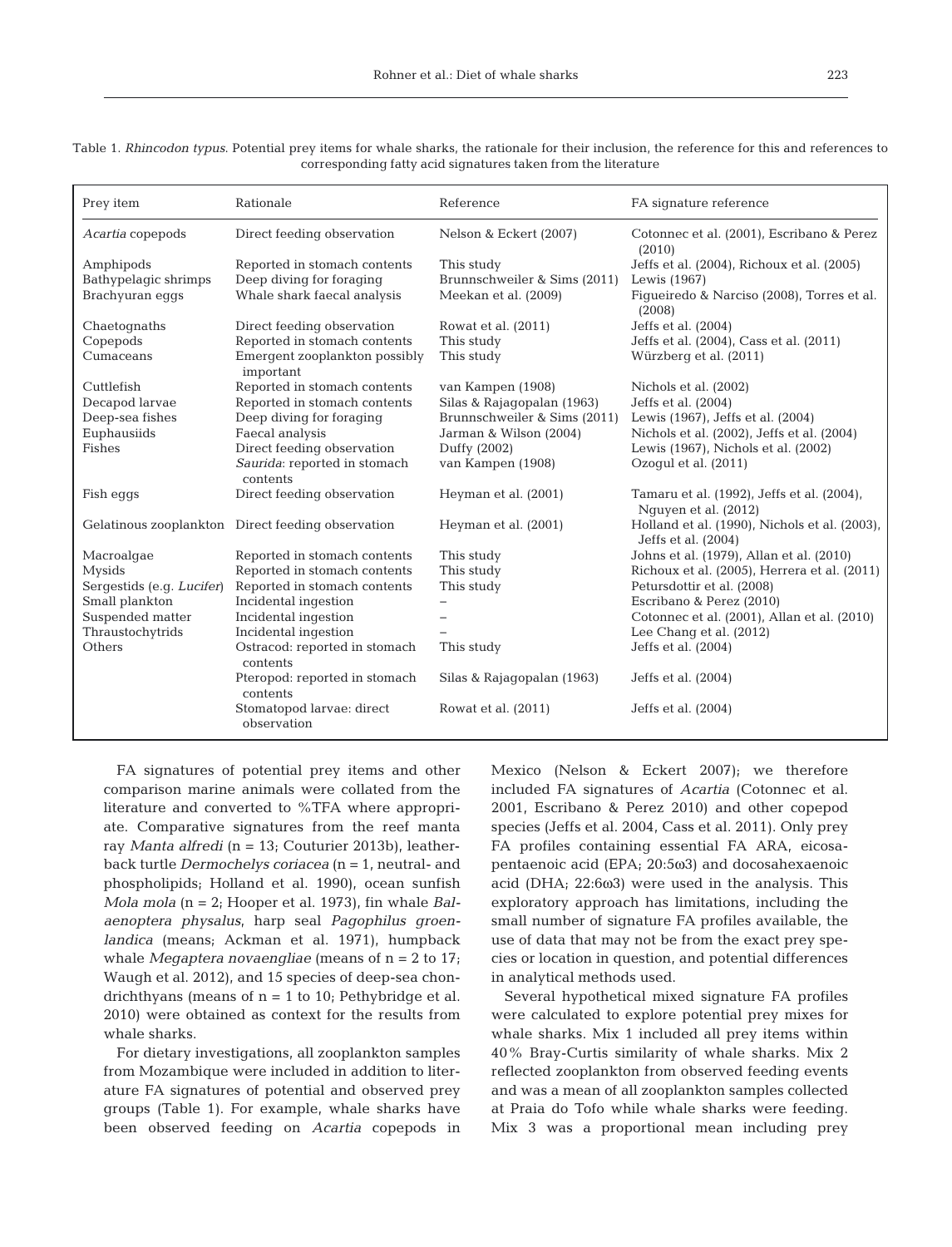groups found in our stomach content analysis, based on the %IRI. Mix 4 was a proportional mean of the main prey categories of other stomach content reports, based on number of samples in that category. Mix 5 was a hypothetical diet of 30% daytime zooplankton, 20% demersal zooplankton (nighttime), 20% deep-water fishes, 20% bathypelagic crustaceans and 10% gelatinous zooplankton. The total lipid content of the respective prey groups was taken into account in these mixes. For example, in Mix 3, the %IRI of mysids was 82% and their total lipid content was 20.1% of dry weight, resulting in a coefficient of 0.92 for mysids; this coefficient was much smaller for the less numerous amphipods (% $IRI = 7$ ; lipid content = 9.3%; coefficient =  $0.03$ ) (see Appendix 1 for details).

## **RESULTS**

## **Stomach contents**

Of the 5 whale shark stomach contents, 4 were dominated by zooplankton, while 1 whale shark had a largely empty stomach aside from containing some macroalgal fragments. We put these findings into context with all other available whale shark stomach content reports from the literature (Fig. 1, Table 2). Eighteen prey categories were identified in our 4 stomach contents, of which mysids, the sergestid *Lucifer* spp., and copepods were most numerous (Table 3). Mysids dominated the %IRI (82.1%), followed by gammarid amphipods  $(6.9\%)$  and isopods  $(4.3\%)$ . Ostracods, fish eggs, isopods and algal fragments were recorded in low numbers in 3 of the 4 stomachs (Table 3). Mysids numerically dominated the stomach contents of both whale sharks from South Africa and 1 individual from Mozambique, constituting 61 to 92% of total counts (Fig. 2). The mysid dominance in these samples is illustrated more clearly when considering the size of identified prey items, with large mysids accounting for 98 to 100% of the integrated mass (count × length3 ). Similarly, the sergestid *Lucifer* dominated the 1 other sample numerically, and even more so when considering their estimated integrated mass (Fig. 2). Interestingly, all 3 whale sharks stranded together in Mozambique contained different prey items: one empty stomach, one containing mostly *Lucifer*, and one with mainly mysids.

#### **Lipid class composition**

The lipid class profile (expressed as mean  $\pm$  SD% of TLE) of whale sharks was dominated by phospholipids (68.1  $\pm$  10.9%) and sterols (21.4  $\pm$  3.6%). A mean of all zooplankton collected at Praia do Tofo was high in phospholipids  $(43.2 \pm 18.6\%)$  and free FA  $(34.1 \pm 19.9\%$ ; Table 4). Minor lipid classes for whale sharks included free FA (5.3%), triacylglycerols  $(2.8\%)$  and wax esters  $(2.3\%)$ , while for zooplankton they were sterols (9.8%), triacylglycerols (9.7%) and wax esters (3.3%; Table 4).



Fig. 1. *Rhincodon typus*. Records of whale shark stomach contents (see Table 2)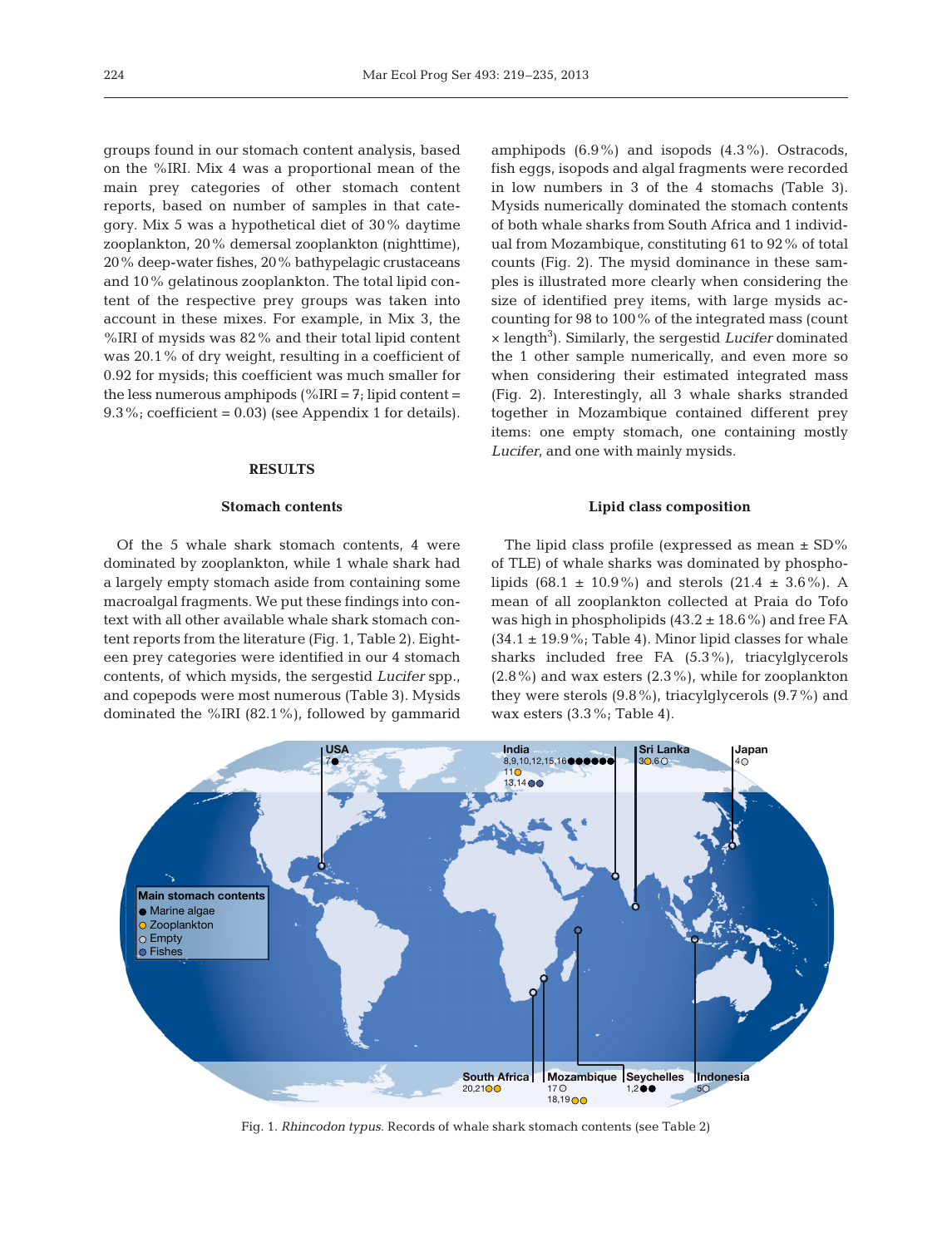|  |  |                                             |  | Table 2. Rhincodon typus. Records of whale shark stomach contents with |  |
|--|--|---------------------------------------------|--|------------------------------------------------------------------------|--|
|  |  | reference to Fig. 1 and the main prey found |  |                                                                        |  |

| Ref.   | Contents                                                                          | Source                         |
|--------|-----------------------------------------------------------------------------------|--------------------------------|
| 1, 2   | Marine algae                                                                      | Wright (1870)                  |
| 3      | Finely divided red matter                                                         | Haly (1883)                    |
| 4      | Mainly empty, sucking fish and<br>a wooden pole                                   | Kishinouye (1901)              |
| 5      | Mainly empty, cuttlefish bones,<br>small gobies and lizard fishes                 | van Kampen (1908)              |
| 6      | Empty                                                                             | Southwell (1912/13)            |
| 7      | Marine algae and digested food<br>material                                        | Gudger (1932)                  |
| 8, 9   | Marine algae                                                                      | McCann (1954)                  |
| 10     | Greenish matter, with some<br>marine algae                                        | Kaikini et al. (1959)          |
| 11     | Zooplankton, fish, marine algae,<br>sand                                          | Silas & Rajagopalan<br>(1963)  |
| 12     | Green matter                                                                      | Seshappa et al. (1972)         |
| 13, 14 | Anchovies and sardines, zoo- and<br>phytoplankton                                 | Rao (1986)                     |
| 15     | Green fluid                                                                       | Pai et al. (1983)              |
| 16     | Marine algae, fishes, crustaceans,<br>molluscs and a sucker fish                  | Karbhari & Josekutty<br>(1986) |
| 17–19  | Mysids, sergestid <i>Lucifer</i> , and one<br>mainly empty with some marine algae | This study                     |
| 20, 21 | Mysids                                                                            | This study                     |

## **Fatty acids**

Overall, whale shark tissue contained saturated FA (SFA; 37.4% TFA) as the major FA group, followed by PUFA (32.4%) and MUFA (30.2%). In contrast, the profile differed markedly in zooplankton, which had more PUFA (43.4%), with SFA at 38.1% and MUFA lower at 18.2% (Table 5). Of the 48 FA identified, 32 and 31 were found in greater than trace amounts  $(>0.2\%)$  in whale sharks and plankton, respectively. Major FA for whale sharks were ARA, 18:0 and 18:1ω9c, and major FA for zooplankton were DHA, 16:0 and EPA, in decreasing order of abundance. Bacterial fatty acids, which include iso- and anteiso branched FA plus 15:0 and 17:0 FA (Budge & Parrish 1998), were higher in whale sharks  $(5.3 \pm 1.4\%)$ than zooplankton  $(3.0 \pm 0.8\%; t = 7.56, p <$ 0.001). The strongest differences between mean signatures of the observed prey and predator were among the PUFA, with whale sharks having ~6 times higher levels of ARA, and 10 and 9 times lower levels of EPA and DHA, respectively (Table 5). A similarity percentage analysis between plankton and whale sharks supported this, with DHA (21%), ARA (17%), 18:1ω9c

Table 3. *Rhincodon typus*. Stomach contents of 4 whale sharks from southern Africa, with counts and percentages from subsamples, and mean sizes  $\pm$  SE (mm), with number of samples in brackets. Other taxa found in the samples (n) are indicated with +

| Sex (LT in cm):<br>Location:            |              | Whale shark #2<br>Female (630 cm)<br>Pomene, Mozambique |               | Whale shark #3<br>Female (820 cm)<br>Pomene, Mozambique |              | Whale shark #4<br>Male $(830 \text{ cm})$<br>Scottburg, South Africa |               | Whale shark #5<br>Male (770 cm)<br>Sowdana, South Africa |
|-----------------------------------------|--------------|---------------------------------------------------------|---------------|---------------------------------------------------------|--------------|----------------------------------------------------------------------|---------------|----------------------------------------------------------|
| Stomach contents $(\%IRI)$ Count $(\%)$ |              | Mean size                                               | Count $(\% )$ | Mean size                                               | Count $(\%)$ | Mean size                                                            | Count $(\% )$ | Mean size                                                |
| Sergestids Lucifer (1.6)                | $96(55.8\%)$ |                                                         | $1(1\%)$      |                                                         |              |                                                                      | 5 $(3\%)$     |                                                          |
| Mysids $(82.1)$                         | $^{+}$       |                                                         | 62 $(60.8\%)$ | $6.40 \pm 0.47$ (3) 92 (92 %)                           |              | $9.4 \pm 0.17$ (20)                                                  | 149 (90.3%)   | $9.10 \pm 0.17$ (20)                                     |
| Copepods $(1.3)$                        |              | 36 (20.9%) $1.27 \pm 0.08$ (27)                         | 20 $(19.6\%)$ | $1.37 \pm 0.06$ (4)                                     | $1(1\%)$     | $0.91 \pm 0.14$ (2)                                                  | $^{+}$        | $0.84 \pm 0.07$ (6)                                      |
| Fish eggs $(0.3)$                       | 10 $(5.8\%)$ | $0.62 \pm 0.07$ (3)                                     | $1(1\%)$      | 0.40(1)                                                 |              |                                                                      | 4 $(2.4\%)$   |                                                          |
| Ostracods $(0.3)$                       | 15 $(8.7\%)$ | $0.74 \pm 0.02$ (16)                                    | $1(1\%)$      | $1.46 \pm 0.66$ (2)                                     |              |                                                                      | $+$           | $0.98 \pm 0.04$ (2)                                      |
| Chaetognaths $(0.01)$                   | $1(0.6\%)$   |                                                         |               |                                                         |              |                                                                      | $+$           |                                                          |
| Spermatophores (0.2)                    | 14 $(8.1\%)$ | $1.15 \pm 0.03$ (3)                                     |               |                                                         |              |                                                                      | $^{+}$        | 1.62(1)                                                  |
| Amphipods (6.9)                         | $^{+}$       | $4.13 \pm 0.63$ (2)                                     |               |                                                         | $1(1\%)$     | $5.60 \pm 1.58$ (4)                                                  |               |                                                          |
| Fish scales $(0.06)$                    | $^{+}$       |                                                         | $+$           |                                                         |              |                                                                      | 6 $(3.6\%)$   |                                                          |
| Stomatopod larvae (2.5)                 | $^{+}$       | $4.60 \pm 1.15$ (3)                                     |               |                                                         |              |                                                                      |               |                                                          |
| Algal fragments                         | $^{+}$       |                                                         | $^{+}$        |                                                         | $^{+}$       |                                                                      |               |                                                          |
| Brachyuran eyes                         | $^{+}$       |                                                         |               |                                                         |              |                                                                      |               |                                                          |
| Gastropod shells                        | $^{+}$       |                                                         |               |                                                         |              |                                                                      |               |                                                          |
| Isopods $(4.3)$                         |              |                                                         | $^{+}$        | $4.70 \pm 0.2$ (2)                                      | 3(3%)        | $4.17 \pm 0.40$ (9)                                                  | $^{+}$        | $2.96 \pm 0.18$ (6)                                      |
| Megalopae $(0.6)$                       |              |                                                         | 16 $(15.7\%)$ | $2.65 \pm 0.09$ (14)                                    |              |                                                                      |               |                                                          |
| Fish bones                              |              |                                                         |               | 9.00(1)                                                 |              |                                                                      |               |                                                          |
| Foraminiferans (0.02)                   |              |                                                         |               |                                                         | $3(3\%)$     |                                                                      | $1(0.6\%)$    |                                                          |
| <b>Bivalves</b>                         |              |                                                         |               |                                                         |              |                                                                      | $^{+}$        |                                                          |
|                                         |              |                                                         |               |                                                         |              |                                                                      |               |                                                          |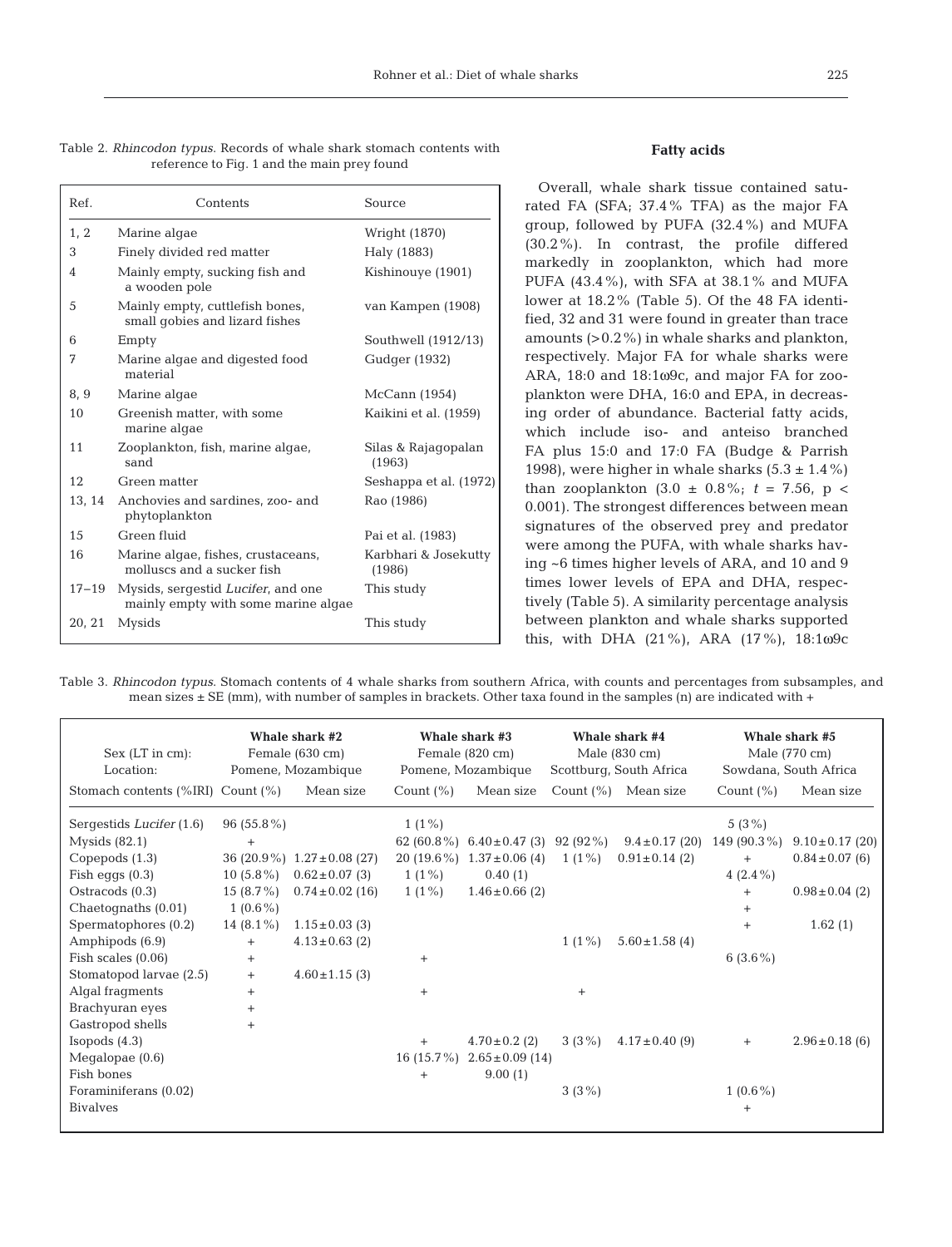

Fig. 2. *Rhincodon typus*. Stomach content analysis of 4 whale sharks from Mozambique and South Africa, with counts and relative importance (count  $\times$  size<sup>3</sup>) for each major taxon and percentages >5% shown as numbers

Table 4. *Rhincodon typus*. Mean ± SE lipid class compositions of whale shark ( $n = 24$ ) and zooplankton ( $n = 29$ ) samples from Praia do Tofo, expressed as % and mass of sample wet weight. Note that wax esters may include coeluting hydrocarbons and steryl esters

| Lipid class                                                                           | Whale sharks<br>$%$ TLE $\pm$ SE                                                  | Zooplankton<br>$%$ TLE $\pm$ SE                                                   |
|---------------------------------------------------------------------------------------|-----------------------------------------------------------------------------------|-----------------------------------------------------------------------------------|
| Free fatty acids<br>Phospholipids<br><b>Sterols</b><br>Triacylglycerols<br>Wax esters | $5.4 \pm 0.7$<br>$68.1 + 2.2$<br>$21.4 \pm 0.7$<br>$2.8 \pm 0.9$<br>$2.3 \pm 0.8$ | $34.1 \pm 4.1$<br>$43.2 + 3.8$<br>$9.8 \pm 1.2$<br>$9.7 \pm 3.6$<br>$3.3 \pm 1.1$ |
| Lipid content (mq $q^{-1}$ )                                                          | 1.8                                                                               | 7.4                                                                               |

Table 5. *Rhincodon typus*. The mean fatty acid (FA) profile (% of TFA) of whale sharks ( $n = 24$ ) and zooplankton ( $n =$ 31), grouping all FA < 0.2% as others

| Fatty acid                                                   | Whale shark                                                  | Zooplankton          |
|--------------------------------------------------------------|--------------------------------------------------------------|----------------------|
|                                                              | Mean $(\pm SE)$                                              | Mean $(\pm SE)$      |
| SFA                                                          |                                                              |                      |
| 14:0                                                         | 0.6(0.1)                                                     | 4.5(0.6)             |
| i15:0                                                        | 0.3(0.0)                                                     |                      |
| 15:0                                                         | 0.4(0.0)                                                     | 0.8(0.1)             |
| i16:0                                                        | 0.2(0.0)                                                     |                      |
| $16:0^{\rm b}$                                               | 12.2(0.4)                                                    | 21.1(0.7)            |
| $17:0^b$                                                     | 1.5(0.1)                                                     | 1.5(0.1)             |
| $i18:0^{\rm b}$                                              | 1.2(0.1)                                                     |                      |
| $18:0^{\rm b}$                                               | 17.7 (0.3)                                                   | 7.7(0.5)             |
| i19:0                                                        | 0.3(0.0)                                                     |                      |
| 20:0                                                         | 0.4(0.0)                                                     | 0.7(0.2)             |
| 22:0                                                         | 0.9(0.1)                                                     | 0.6(0.1)             |
| 23:0                                                         | 0.6(0.0)<br>1.0(0.0)                                         | 0.2(0.0)<br>0.6(0.1) |
| 24:0<br>Others <sup>c</sup>                                  | 0.2(0.0)                                                     | 0.4(0.0)             |
| <b>Total SFA</b>                                             | 37.4 (0.1)                                                   | 38.1 (0.2)           |
|                                                              |                                                              |                      |
| <b>MUFA</b>                                                  |                                                              |                      |
| $16:1\omega$ 9c                                              | 0.6(0.0)                                                     | 0.3(0.2)             |
| $16:1\omega$ 7 $c^b$                                         | 1.9(0.2)                                                     | 4.2(0.4)             |
| 16:1                                                         | 0.2(0.1)                                                     |                      |
| $17:108c^{ab}$                                               | 1.6(0.2)                                                     | 0.3(0.0)             |
| 17:1<br>$18:1\omega$ 9 $c^{\rm b}$                           | 0.5(0.0)                                                     |                      |
| $18:1\omega$ 7 $c^b$                                         | 16.0(0.5)                                                    | 5.4(0.6)             |
|                                                              | 4.2(0.3)                                                     | 2.8(0.3)             |
| 19:1<br>20:1ω11c                                             | 0.6(0.0)                                                     | 1.6(0.6)             |
| $20:1\omega9c$                                               | 0.7(0.0)                                                     | 0.5(0.1)             |
| $20:1\omega$ <sub>7</sub> c                                  |                                                              | 0.4(0.1)             |
| $22:1\omega11c$                                              |                                                              | 0.3(0.1)             |
| $22:1\omega$ 9c                                              | 0.2(0.0)                                                     | 0.3(0.1)             |
| 22:1ω7c                                                      | 0.3(0.0)                                                     | 0.2(0.0)             |
| $24:1\omega$ 9 $c^b$                                         | 2.3(0.1)                                                     | 1.1(0.2)             |
| 24:1ω7c                                                      | 0.4(0.0)                                                     |                      |
| Others <sup>c</sup>                                          | 0.5(0.0)                                                     | 0.8(0.0)             |
| Total MUFA                                                   | 30.2(0.1)                                                    | 18.2(0.2)            |
| <b>PUFA</b>                                                  |                                                              |                      |
| ωЗ                                                           |                                                              |                      |
| 18:403                                                       |                                                              | 1.1(0.2)             |
| $18:3\omega$ 3                                               |                                                              | 1.0(0.1)             |
| $20:5\omega^3$ (EPA) <sup>b</sup>                            | 1.2(0.1)                                                     | 11.5(0.8)            |
| 20:4ω3                                                       |                                                              | 0.6(0.1)             |
| 21:5ω3                                                       |                                                              | 0.3(0.0)             |
| $22:6\omega3$ (DHA) <sup>b</sup>                             | 2.8(0.2)                                                     | 22.0(1.8)            |
| $22:5\omega3^{b}$                                            | 2.5(0.1)                                                     | 2.0(0.5)             |
| ω6                                                           |                                                              |                      |
| 18:3ω6                                                       |                                                              | 0.3(0.0)             |
| $20:4\omega 6$ $(ARA)^{b}$                                   | 17.8 (0.4)                                                   | 2.6(0.4)             |
| 20:3ω6                                                       | 0.3(0.0)                                                     | 0.3(0.0)             |
| 20:2ω6                                                       |                                                              | 0.4(0.1)             |
| $22:5\omega6^b$                                              | 1.0(0.1)                                                     | 1.0(0.1)             |
| $22:406^b$                                                   | 6.2(0.2)                                                     | 0.4(0.1)             |
| Others <sup>c</sup><br><b>Total PUFA</b>                     | 0.6(0.0)<br>32.4 (0.1)                                       | 43.4(0.3)            |
|                                                              |                                                              |                      |
| ªIncludes a17:0<br><sup>b</sup> Included in the PCA analyses |                                                              |                      |
|                                                              | "Other FA for whale sharks include: 14:1 $\omega$ 5c, a15:0, |                      |
|                                                              | 16:1ω5, 18:3ω6, 18:4ω3, 18:3ω3, 18:1ω7t, 18:1ω5c, 20:4ω3,    |                      |
|                                                              | 20:206, 20:1011c, 20:107c, 21:503, 22:1011c, 24:1011c        |                      |
|                                                              | "Other FA for zooplankton include: 14:1ω5c, i15:0, a15:0,    |                      |
|                                                              | i16:0, 16:1, 16:1ω5c, 17:1, i18:0, 18:1ω7t, 18:1ω5c, i19:0,  |                      |
| 19:1, 24:1ω11c, 24:1ω7c                                      |                                                              |                      |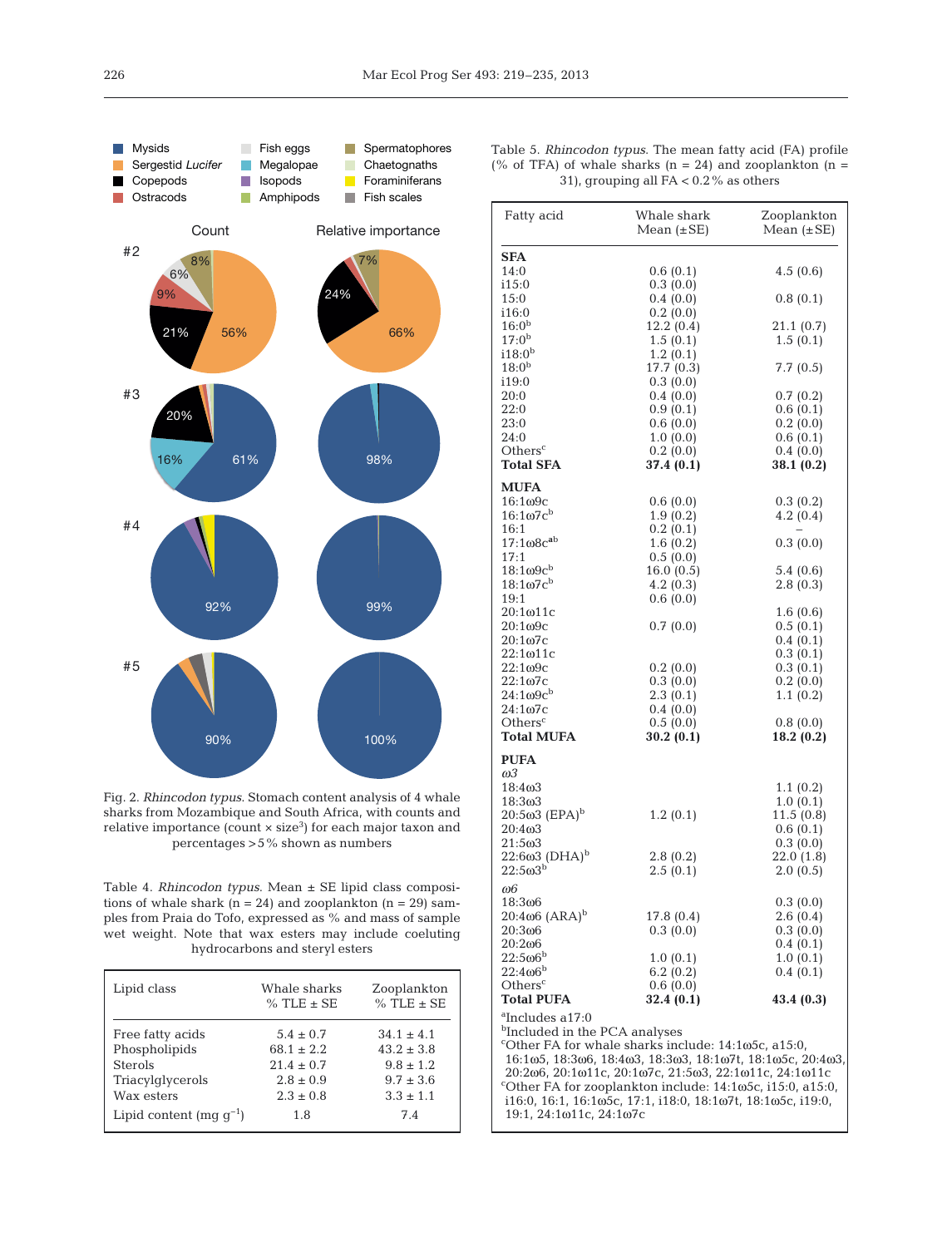

Fig. 3. First and second principle components of whale shark *Rhincodon typus* and zooplankton signature fatty acid (FA) profiles from Praia do Tofo (including all  $FA > 1\%$  TFA), with 60% similarity clusters indicated. Fatty acids contributing most to the separation (eigenvector coefficient >|0.175|) are shown on the plot

(12%) and EPA (11%) contributing most to the separation.

Whale sharks grouped separately from all plankton samples collected locally at Praia do Tofo (ANOSIM-R > 0.96; Fig. 3). There was no separation among zooplankton samples when whale sharks were feeding and when they were not  $(ANSIM-R = -0.12)$  or with samples from the shelf break (ANOSIM-R < 0.21). PCA and SIMPER analyses demonstrated that higher levels of 18:0, ARA and 18:1ω9c in whale sharks, and high levels of 16:0, DHA and EPA in zooplankton, resulted in the separation between predator and observed prey.

Signature FA profiles of whale sharks were also different from profiles of a suite of other potential prey groups (ANOSIM- $R > 0.83$ ; Fig. 4). High levels of  $18:1\omega$ 9c and ARA separated the whale sharks from most of the potential prey categories. Bathypelagic shrimps had even higher levels of those FA, resulting in whale sharks grouping towards the centre of the plot (Fig. 4). Although all prey groups were significantly different from whale sharks, several potential prey species grouped within 40% similarity to the predator. These included all bathypelagic shrimps and mysids (Lophogastridae, Oplophoridae and Pasiphae idae) and sergestids *Sergestes arcticus*, as well as some copepods *Rhincalanus nasutus*, fish eggs *Mugil cepha lus*, deepsea fishes *Myctophym nitidulum*, cuma ceans *Diastylidae* sp. and *Nanna stacidae* sp., gelatinous zooplankton *Chelophyes appendiculata*, decapod larva *Jasus edwardsii* phyllosoma, subsurface suspended matter and macroalgae (Phaeophyta and Chlorophyta).



Fig. 4. First and second principal components of whale shark *Rhincodon typus* and potential prey signature fatty acid (FA) profiles (including all fatty acids  $> 1\%$  TFA), with 40% and 65% similarity clusters indicated. Fatty acids contributing most to the separation are indicated on the plot (eigenvector coefficient >|0.175|). The inset shows the same plot with the position of the hypothetical mix FA profiles. Zp = zooplankton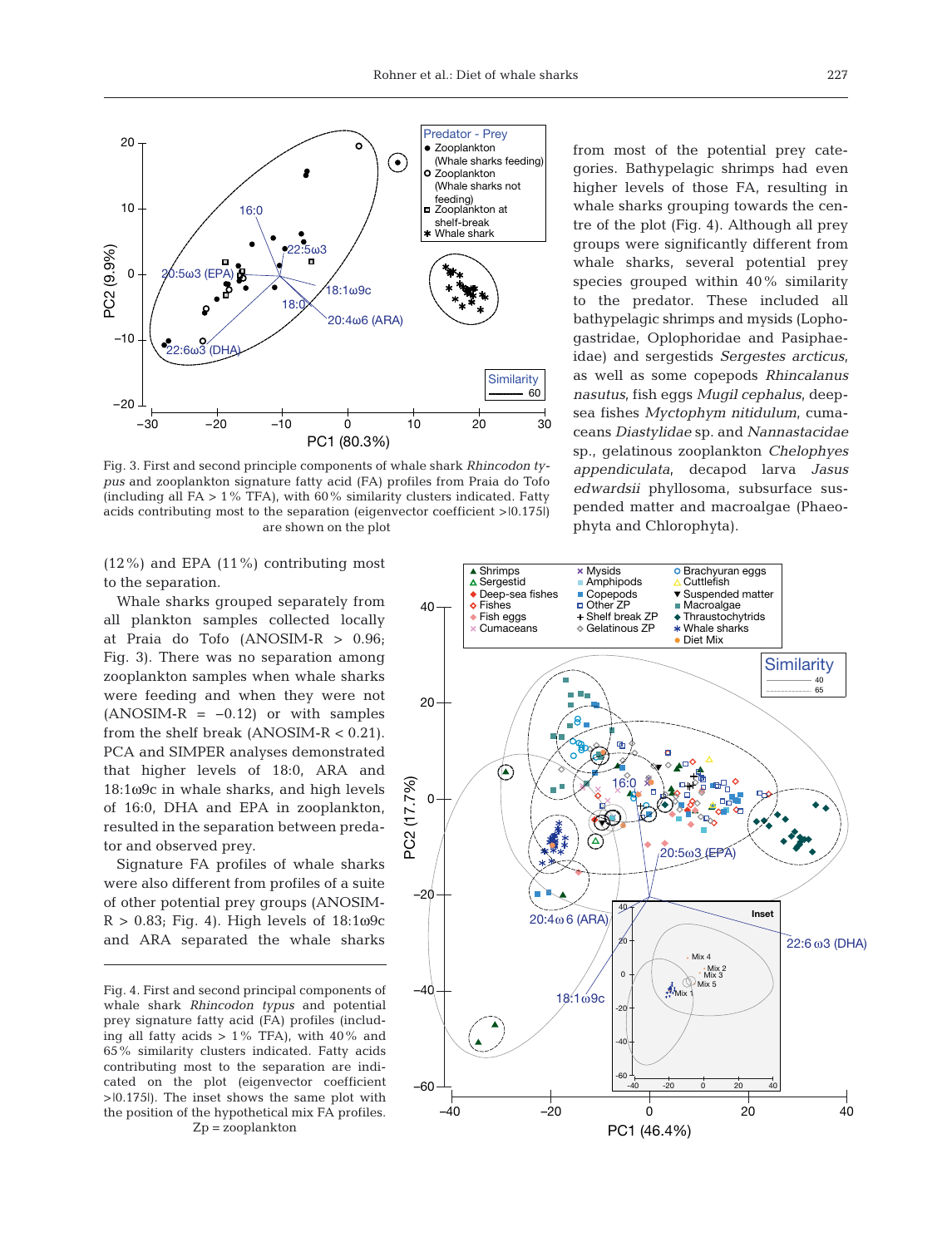

Fig. 5. First and second principle component of signature fatty acid (FA) profiles (>1% TFA) from whale sharks *Rhincodon typus* in comparison with chondrichthyans, planktivores, marine mammals and other marine species (data from Ackman et al. 1971, Hooper et al. 1973, Holland et al. 1990, Pethybridge et al. 2010, Waugh et al. 2012, Couturier 2013b). The 2 data points for the leatherback turtle represent the neutral- and phospholipid fractions for the pectoral muscle of a single animal. Fatty acids contributing most to the separation (eigenvector co-efficient >|0.175|) are shown on the plot

PC1 (57.3%)

A hypothetical signature FA profile of all samples within 40% similarity to whale sharks (Mix 1) grouped among whale shark profiles (Fig. 4). Other mixed profiles (Mixes 2 to 5) grouped separate from whale sharks, with Mix 5 closest to the predator.

When comparing with other species, signature FA profiles of whale sharks grouped close to reef manta rays, and separately from other categories (Bray-Curtis similarity =  $80\%$ ; Fig. 5). Whale shark profiles were, however, significantly different from reef manta rays (ANOSIM-R =  $0.89$ ), mainly due to lower levels of DHA (SIMPER 24% dissimilarity) and higher levels of ARA (14% dissimilarity). Leatherback turtles grouped closest to the 2 planktivorous elasmobranch species, but were significantly separate (ANOSIM-R > 0.97). In general, deep-sea chondrichthyans had higher levels of DHA than whale sharks, while marine mammals had higher levels of 16:1ω7c, 18:1ω9c and EPA (Fig. 5).

# **DISCUSSION**

Although most research activity on whale shark diet has focused on their daytime surface feeding on zooplankton in coastal areas, evidence from signature FA and stomach content analyses presented here indicate that other prey are likely to be important contributors to their diet. Specifically, demersal macrozooplankton, deep-water fishes and deep-water macrozooplankton may play additional important roles. We caution against generalisation at this stage, however, as whale shark tissue samples were limited to one area (southern Mozambique) and to a relatively small size range (500 to 850 cm estimated total length). Further comparisons among other sites and with smaller or larger whale sharks will likely show geographic and ontogenetic patterns in their diet. Nevertheless, our results provide a new perspective on the diet of the world's largest fish.

#### **Lipid classes**

Whale shark samples had low levels of triacylglycerols, which are typically the main energy storage lipids in fishes (Sheridan 1988). Our findings for the subdermal tissue of whale sharks are similar to that observed for muscle of other tropical and temperate shark species, where only low levels of triacylglycerols generally occurred, and phospholipids dominated (Nichols et al. 1998, Mooney et al. 2002). As other elasmobranchs store mostly triacylglycerols in their liver (Pethybridge et al. 2010), our findings for subdermal tissue do not necessarily mean that whale sharks have low lipid storage. Further biochemical investigations using different tissues would clarify where and how much storage lipid is present in whale sharks. Zooplankton had unusually high amounts of free fatty acids. Considering the challenging field conditions in Mozambique, this high level is likely to be caused by lipid degradation during storage. The samples generally contained high levels of PUFA, indicating degradation was restricted to lipid class composition alone, consistent with other field-based studies (Phleger et al. 2007, Young et al. 2010).

# **Comparing whale sharks with other large marine predators**

In addition to the unusually high levels of ω6 PUFA in whale sharks first reported in Couturier et al. (2013b), we show here that the full FA profile of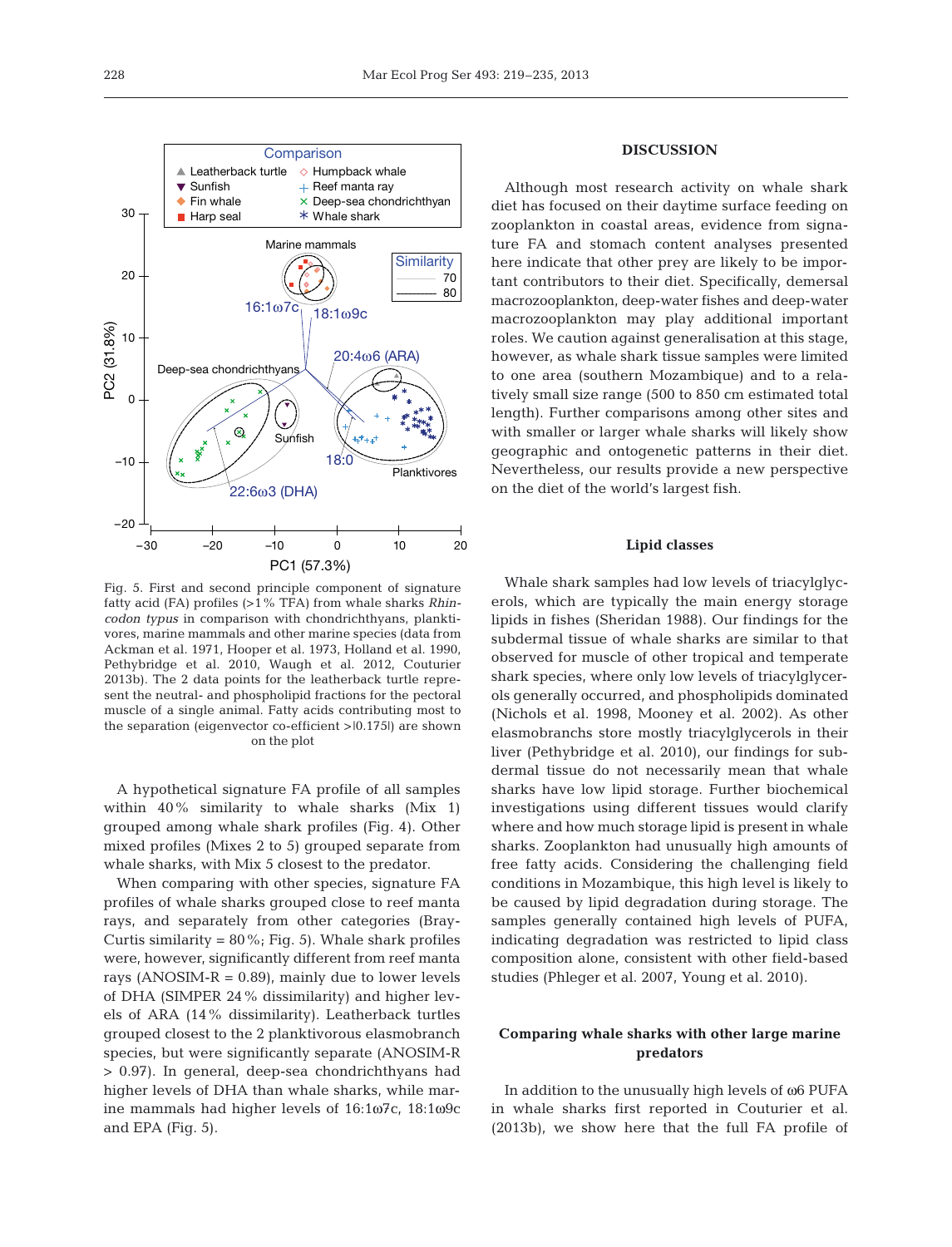whale sharks also differs from other marine animals. The FA profile of reef manta rays was closest to that of whale sharks. Reef manta rays are ecologically similar to whale sharks in that they are both large, filter-feeding elasmobranchs that live mainly in tropical and sub-tropical waters (Stevens 2007, Marshall et al. 2009). This combination of characteristics is unique, since other large filter-feeders forage mostly in temperate to polar waters where, in contrast to tropical areas, their planktonic prey accumulate large lipid stores (Lee & Hirota 1973, Kattner & Hagen 1995). The FA profile of the leatherback turtle (Holland et al. 1990), another large zooplanktivore that regularly moves large distances in tropical to temperate waters (e.g. Bailey et al. 2012), grouped closest to the 2 filter-feeding elasmobranchs. Similar to whale sharks, leatherback turtles had high levels of ARA but in contrast, they also had high levels of EPA. This is likely to be due to their reliance on gelatinous zooplankton, especially jellyfish (Houghton et al. 2006), which also contain relatively high levels of ARA, EPA and DHA (Holland et al. 1990, Nichols et al. 2003, van der Bank et al. 2011). A suite of deepsea chondrichthyans (Pethybridge et al. 2010) and the sunfish (Hooper et al. 1973) had higher levels of DHA than whale sharks, and marine mammals (Ackman et al. 1971, Waugh et al. 2012) contained more 16:1ω7, 18:1ω9 and EPA than whale sharks.

Comparing FA profiles of whale sharks with those of their observed or hypothesised prey further high lighted the unusual nature of the FA profile of whale sharks. They generally contained more ARA and 18:1ω9, but less EPA and DHA than their prey. Marine zooplankton usually have high levels of PUFA from the ω3 family, with an ω3/ω6 ratio in dominant groups, such as mysids or calanoid copepods, of 7 to 18 (Dalsgaard et al. 2003, Brett et al. 2009). Some prey groups are notable exceptions to this general rule, which we explore below in the context of whale shark ecology.

#### **Herbivorous whale sharks?**

Marine macroalgae have often been reported from whale shark stomachs, and we also found algal fragments in 3 stomach contents. Some marine macroalgae contain high levels of ARA, and were the only potential diet items investigated here that had high concentrations of ARA similar to whale sharks  $(t =$ 1.04,  $p = 0.32$ ). However, considering the overwhelming observational evidence (e.g. Nelson & Eckert 2007, Motta et al. 2010) and a mouth morphology adapted to filter feeding (Gudger 1941, Paig-Tran et al. 2011), whale sharks clearly are not herbivores. The high occurrence of macroalgae in stomach contents is likely due to incidental ingestion of brokenoff floating pieces that do not get digested as quickly as invertebrate or fish prey. Comparisons of the concentrations of ARA alone are misleading, because the full FA profiles of most macroalgae grouped separate to those of whale sharks, although 3 specimens were within 40% similarity to whale sharks. Based on these additional considerations for macroalgae, we propose that the link from macroalgae to whale sharks is likely to be via microheterotrophs in the sediment and the detrital food web to demersal zooplankton (see below).

#### **Feeding at depth**

Whale sharks are commonly observed at the ocean surface; however, they have recently been tracked to dive to bathypelagic (>1000 m) depths (Graham et al. 2006, Brunnschweiler & Sims 2011). While whale sharks spend a lot of their time in the epipelagic zone, these deep dives are intriguing and have been hypothesised to be foraging related (Brunnschweiler & Sims 2011). Signature FA results further support the deep-water foraging hypothesis. Of the potential prey groups we compared with whale sharks, FA signatures of deep-water species were among those grouping closest to the sharks. These included bathypelagic shrimps and mysids (Lophogastridae, Oplophoridae and Pasiphaeidae) caught between 1000 and 4000 m depth (Lewis 1967), cumaceans from 600 m depth (Würzberg et al. 2011), copepods from between 200 and 300 m depth (Cass et al. 2011) and the deep-water fish *Myctophum nitidulum* from 50 to 1000 m depth (Lewis 1967). This trend was not unanimous, with some bathypelagic fishes and copepods from similar depths grouping further away from whale sharks. We highlight the limitation that these comparative FA profiles for potential prey items were from different areas and seasons, which likely influenced their signatures (Dalsgaard et al. 2003). Our study is presently limited by the scarcity of FA profiles of potential prey from southeastern Africa or other tropical and subtropical areas.

The level of oleic acid (18:1ω9) generally increases with depth (Lewis 1967). Bathypelagic crustaceans had as much as 77% (of TFA) oleic acid (Lewis 1967). Other specimens with a high  $(>20\%)$  oleic acid content included the copepod species from 200 to 300 m depth (Cass et al. 2011), deep-water fishes *Myctophum*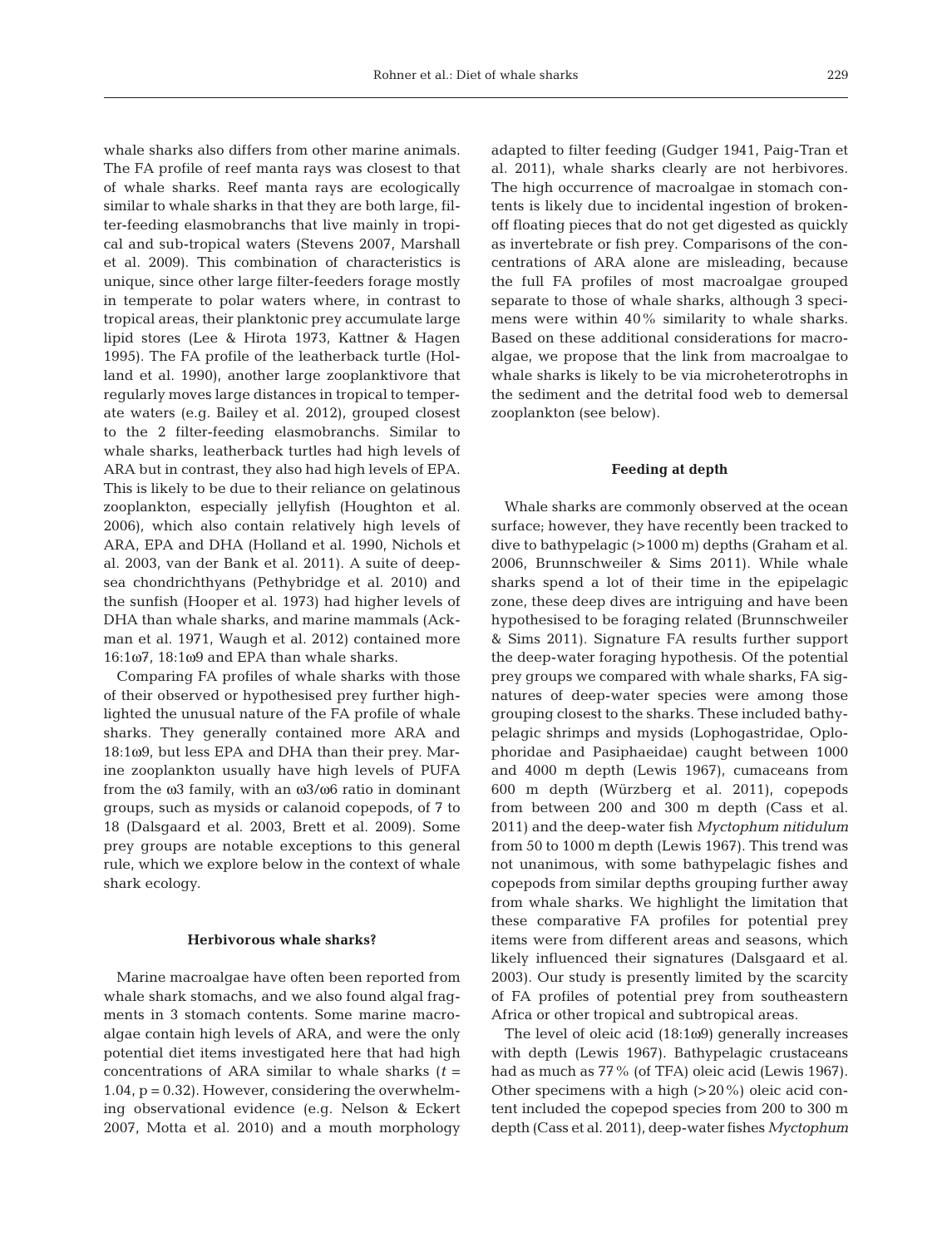*nitidulum* and *Leuroglossus stilbus* (Lewis 1967), as well as plankton from an upwelling zone in Chile (Escribano & Perez 2010), fish eggs (Tamaru et al. 1992, Nguyen et al. 2012) and a brown algae, *Dictyota dichotoma* (Johns et al. 1979). Whale sharks also contained high levels of oleic acid  $(16.0 \pm 2.5\% \text{ TFA})$  more than the surface plankton collected at Praia do Tofo (5.4 ± 3.5% TFA; *t* = 13.01, p > 0.001). This comparison further supports the idea that whale sharks gain some of their nutrition from prey that spend at least part of their day in waters deeper than ~200 m. Myctophid fishes could be such a potential prey group. Myctophids are among the most abundant mesopelagic fishes, are widely distributed, and many migrate vertically from hundreds of metres depth during the day to 100 to 200 m depth at night (Watanabe et al. 1999, Catul et al. 2011). Myctophids are also important prey for many large predators including penguins and seals (Reid & Arnould 1996, Raclot et al. 1998). While the overall FA signatures of deep-living prey and whale sharks are reasonably similar and could be linked by the diel vertical migration of the prey and the deep-diving behaviour of sharks, these particular prey do not explain the high ARA content found in whale sharks. Deep-sea fishes and bathypelagic crustaceans were low in PUFA and contained only  $0.8 \pm 0.8$  and  $1.8 \pm 2.0\%$  of ARA, respectively (Lewis 1967, Jeffs et al. 2004).

## **Feeding at night**

Mysids were the dominant prey in stomach contents of both whale sharks from northern South Africa and one shark from southern Mozambique. Mysids are part of the demersal zooplankton that avoid visual predators during the day by sheltering in or on the benthos and migrating into the water column at night (Alldredge & King 1977, Porter & Porter 1977, Ohlhorst 1982). This functional group of zooplankton often plays a major role in coastal ecosystems, in cluding coral reefs, kelp forests and sub-tropical bays (Alldredge & King 1977, Hammer 1981, Jacoby & Greenwood 1989). The vertical migration of demersal zooplankton is not uniform across different groups. For example, in a subtropical sand flat environment, mysids vertically migrate throughout the night, while amphipods emerge at specific times to avoid moonlight (Alldredge & King 1980). While most of the demersal zooplankton biomass is found close to the bottom at night, larger species move higher into the water column (Alldredge & King 1985). The dominance of large mysids in the whale shark stomach

contents therefore indicates that they may feed extensively at night on demersal macrozooplankton. Some tracking evidence supports this hypothesis, with a shark tracked in southern Mozambique staying deeper at night than during the day while it was in shallow coastal waters (Brunnschweiler et al. 2009). Direct observational evidence is not available, and will be difficult to attain since this feeding behaviour would occur sub-surface, and introduced light would deter some demersal zooplankton and attract other plankton.

The high concentrations of bacterial FA in the whale shark tissue  $(5.3 \pm 1.4\% \text{ TFA})$  supported the notion that demersal zooplankton is part of the diet of whale sharks. Iso- and ante-iso branched and oddchain FA are relatively common in bacteria and a subgroup of heterotrophic eukaryotes (the thraustochytrids; Lee Chang et al. 2011), but are generally rare in eukaryotes (Perry et al. 1979). The presence of bacterial FA in higher trophic level species indicates a link to the detrital and heterotrophic food chain (Lee Chang et al. 2011, Lee Chang et al. 2012), since bacteria colonise sinking particulate matter after plankton blooms (Morris 1984, Skerratt et al. 1995) and are found in high concentrations in sediments (Santangelo et al. 2000, Raghukumar 2002). Thraustochytrids can also occur at abundance in these environments. Of the prey groups in Fig. 4, tropical thraustochytrids (mean 25.5% TFA; Lee Chang et al. 2011, Lee Chang et al. 2012), suspended particulate matter (7.6% TFA; Cotonnec et al. 2001, Allan et al. 2010) and brachyuran eggs (6.9% TFA; Figueiredo & Narciso 2008, Torres et al. 2008) were the only groups with higher concentrations of bacterial FA than whale sharks. While brachyuran larvae are part of the diet of at least some whale sharks (Meekan et al. 2009), suspended particulate matter could be ingested by whale sharks in large quantities when filter-feeding. Bacterial and heterotrophic-derived FA could also be transferred when whale sharks ingest demersal zooplankton that feed within the sediment during the day.

# **Need for a diverse diet for a large, warm-water filter feeder**

Results of whale shark stomach content and FA analyses presented here have shown that whale sharks feed on a variety of zooplankton prey, which is also supported by observational evidence (see Rowat & Brooks 2012). The reliance of this large predator on different prey groups means that no single matching prey FA profile exists. Of the hypothetical prey mix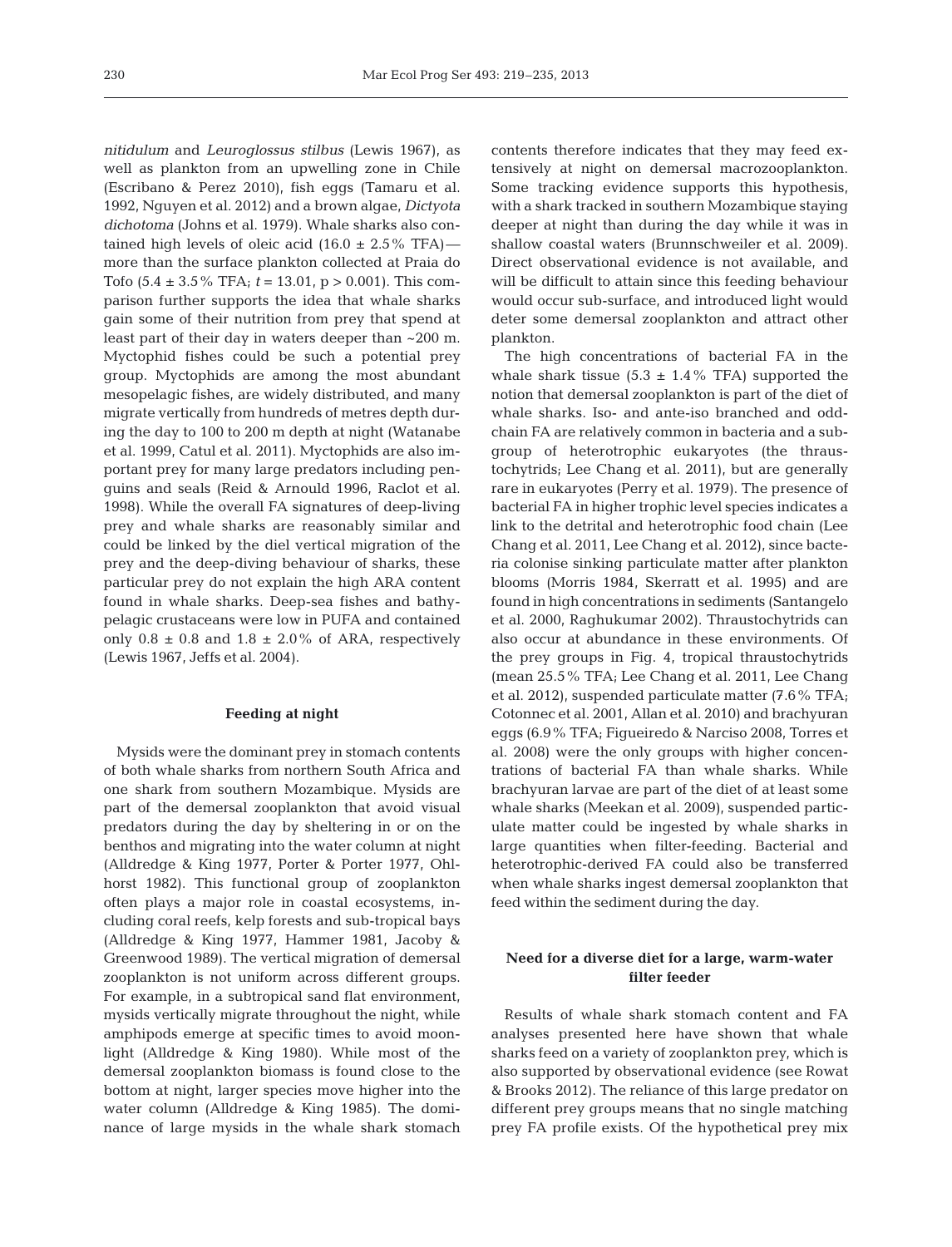FA profiles, the *post hoc*-determined Mix 1 (>40% similarity to the whale shark profile) was the only one that grouped with the whale shark profiles, with Mix 5 (30% surface zooplankton, 20% demersal zooplankton, 20% deep-sea fishes, 20% deep-sea crustaceans and 10% gelatinous zooplankton) being the next closest. Other mixes calculated without reference to our FA results grouped further away and showed that inferences from stomach contents or surface feeding events alone are not representative of their diet. FA analysis provides an informative timeaveraged view of a predator's diet (Dalsgaard et al. 2003), which can be especially important for wideof their lives. The fact that FA signatures of surface, daytime zooplankton do not match that of whale

sharks substantiates this point. Whale sharks, together with manta rays, have the searching for prey in the tropics and sub-tropics comparatively nutrient-poor environments (Sarmiento & Gruber 2006) where plankton abundance strongly varies through time and space (Lalli & Parsons 1997). Targeting blooms of plankton at the surface in coastal areas is one strategy whale sharks use (e.g. Nelson & Eckert 2007). These blooms are ephemeral, so that whale sharks may have to move large distances between blooms. The present study indicates that other food sources, such as vertically migrating or mesopelagic fishes and zooplankton (both from offshore waters), or demersal zooplankton at the coast, are likely to be major prey items for whale sharks. As high concentrations of zooplankton are patchy and ephemeral in tropical waters, the search for food is likely the main driver for a complex diet comprising different foraging habitats and prey groups. This feeding strategy also helps explain why whale sharks move long distances and dive to deep waters.

*Acknowledgements.* We thank P. Mansour for his assistance with laboratory techniques and equipment, D. Holdsworth for management of the CSIRO GC-MS facility and R. Cedras (UWC), M. Tonks, F. Coman, C. Davies, A. Slotwinski and J. Uribe (CSIRO) for their support in the plankton lab. We thank A. Marshall and N. Ayliffe for help with whale shark dissections, and G. Cliff and the KwaZulu-Natal Sharks Board for providing 2 stomach content samples. Casa Barry Lodge, Pomene Lodge and Peri-Peri Divers provided field support. Thanks also to All Out Africa staff and volunteers for assistance with plankton sampling and P. Bassett with collecting tissue samples. We thank the 3 anonymous reviewers whose comments improved this manuscript. Funding for A.J.R. was provided by the Australian Research Council Future Fellowship FT0991722. S.J.P. was supported by the Shark Foundation and private donors. Biopsy sampling was approved by UQ's animal ethics clearance GPEM/184/12/MMF/SF.

#### LITERATURE CITED

- ► [Ackman RG, Epstein S, Eaton CA \(1971\) Differences in the](http://dx.doi.org/10.1016/0305-0491(71)90143-X) fatty acid compositions of blubber fats from northwestern Atlantic finwhales (*Balaenoptera physalus*) and harp seals (*Pagophilus groenlandica*). Comp Biochem Physiol B Comp Biochem 40:683-697
- ► [Allan EL, Ambrose ST, Richoux NB, Froneman PW \(2010\)](http://dx.doi.org/10.1016/j.ecss.2010.02.004) Determining spatial changes in the diet of nearshore suspension-feeders along the South African coastline: stable isotope and fatty acid signatures. Estuar Coast Shelf Sci 87: 463−471
- ► [Alldredge AL, King JM \(1977\) Distribution, abundance, and](http://dx.doi.org/10.1007/BF00389098) substrate preferences of demersal reef zooplankton at Lizard Island Lagoon, Great Barrier Reef. Mar Biol 41: 317−333
- ranging species that are difficult to observe for much  $\blacktriangleright$  [Alldredge AL, King JM \(1980\) Effects of moonlight on the](http://dx.doi.org/10.1016/0022-0981(80)90150-1) vertical migration patterns of demersal zooplankton. J Exp Mar Biol Ecol 44: 133−156
	- ▶ [Alldredge AL, King JM \(1985\) The distance demersal zoo](http://dx.doi.org/10.1007/BF00392494)plankton migrate above the benthos: implications for predation. Mar Biol 84:253-260
- unique challenge of being large, pelagic filter feeders  $\triangleright$  [Bailey H, Benson SR, Shillinger GL, Bograd SJ and others](http://dx.doi.org/10.1890/11-0633) (2012) Identification of distinct movement patterns in Pacific leatherback turtle populations influenced by ocean conditions. Ecol Appl 22:735-747
	- ► [Bligh EG, Dyer WJ \(1959\) A rapid method of total lipid](http://dx.doi.org/10.1139/o59-099) extraction and purification. Can J Biochem Physiol 37: 911−917
		- Brett MT, Müller-Navarra DC, Persson J (2009) Crustacean zooplankton fatty acid composition. In:Arts MT, Brett MT, Kainz MJ (eds) Lipids in aquatic ecosystems. Springer, New York, NY, p 115−146
		- Brunnschweiler JM, Sims DW (2011) Diel oscillations in whale shark vertical movements associated with mesoand bathypelagic diving. Am Fish Soc Symp 76: 1−13
	- ▶ [Brunnschweiler JM, Baensch H, Pierce SJ, Sims DW \(2009\)](http://dx.doi.org/10.1111/j.1095-8649.2008.02155.x) Deep-diving behaviour of a whale shark, *Rhincodon typus*, during long-distance movement in the western Indian Ocean. J Fish Biol 74: 706−714
	- ▶ [Budge SM, Parrish CC \(1998\) Lipid biogeochemistry of](http://dx.doi.org/10.1016/S0146-6380(98)00177-6) plankton, settling matter and sediments in Trinity Bay, Newfoundland. II. Fatty acids. Org Geochem 29:1547-1559
	- ▶ [Budge SM, Iverson SJ, Koopman HN \(2006\) Studying](http://dx.doi.org/10.1111/j.1748-7692.2006.00079.x) trophic ecology in marine ecosystems using fatty acids: a primer on analysis and interpretation. Mar Mamm Sci 22: 759−801
	- ► [Cass CJ, Wakeham SG, Daly KL \(2011\) Lipid composition of](http://dx.doi.org/10.3354/meps09324) tropical and subtropical copepod species of the genus *Rhincalanus* (Copepoda: Eucalanidae): a novel fatty acid and alcohol signature. Mar Ecol Prog Ser 439: 127−138
	- ▶ [Catul V, Gauns M, Karuppasamy P \(2011\) A review on](http://dx.doi.org/10.1007/s11160-010-9176-4) mesopelagic fishes belonging to family Myctophidae. Rev Fish Biol Fish 21: 339−354
		- Cortés E (1997) A critical review of methods of studying fish feeding based on analysis of stomach contents: application to elasmobranch fishes. Can J Fish Aquat Sci 54: 726−738
	- ► [Cotonnec G, Brunet C, Sautour B, Thoumelin G \(2001\)](http://dx.doi.org/10.1007/s11745-013-3829-8) Nutritive value and selection of food particles by copepods during a spring bloom of *Phaeocystis* sp. in the English Channel, as determined by pigment and fatty acid analyses. J Plankton Res 23: 693−703
		- Couturier LIE, Rohner CA, Richardson AJ, Marshall AD and others (2013a) Stable isotope and signature fatty acid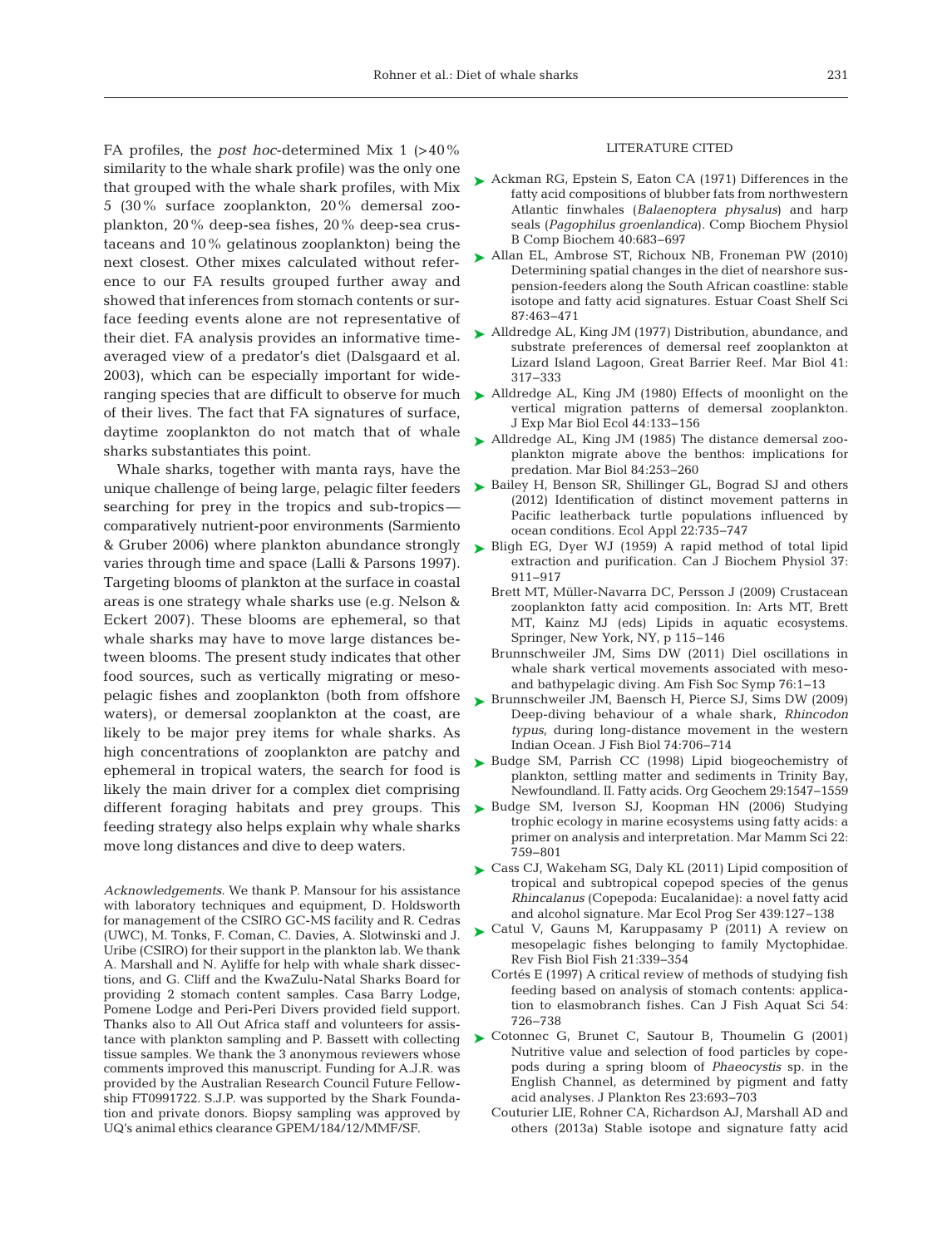plankton. PLoS ONE 8:e77152

- Couturier LIE, Rohner CA, Richardson AJ, Pierce SJ and others (2013b) Unusually high levels of n-6 polyunsaturated fatty acids in whale sharks and reef manta rays. Lipids 48:1029–1034
- [Dalsgaard J, St. John M, Kattner G, Müller-Navarra D,](http://dx.doi.org/10.1016/S0065-2881(03)46005-7) ➤ Hagen W (2003) Fatty acid trophic markers in the pelagic marine environment. Adv Mar Biol 46: 225−340
- ► [Duffy CAJ \(2002\) Distribution, seasonality, lengths, and](http://dx.doi.org/10.1080/00288330.2002.9517112) feeding behaviour of whale sharks (*Rhincodon typus*) observed in New Zealand waters. N Z J Mar Freshw Res 36: 565−570
- [Escribano R, Perez CS \(2010\) Variability in fatty acids of two](http://dx.doi.org/10.1017/S002531540999083X) ➤ marine copepods upon changing food supply in the coastal upwelling zone off Chile: importance of the picoplankton and nanoplankton fractions. J Mar Biol Assoc UK 90:301-313
- ► [Figueiredo J, Narciso L \(2008\) Egg volume, energy content](http://dx.doi.org/10.1017/S0025315408002063) ► Kattner G, Hagen W (1995) Polar herbivorous copepods and fatty acid a profile of *Maja brachydactyla* (Crustacea:Brachyura:Majidae) during embryogenesis. J Mar Biol Assoc UK 88: 1401−1405
- ► [Graham RT, Roberts CM, Smart JCR \(2006\) Diving behav](http://dx.doi.org/10.1098/rsif.2005.0082)iour of whale sharks in relation to a predictable food pulse. J R Soc Interface 3: 109−116
- ► Gudger EW (1932) The fifth Florida whale shark. Science 75: 412−413
- ► [Gudger EW \(1941\) The feeding organs of the whale shark,](http://dx.doi.org/10.1002/jmor.1050680105) *Rhineodon typus.* J Morphol 68:81-99
- ► Haly A (1883) On *Rhinodon typicus*. Ann Mag Nat Hist 12: 48−49
- ► [Hammer RM \(1981\) Day-night differences in the emergence](http://dx.doi.org/10.1007/BF00397694) of demersal zooplankton from a sand substrate in a kelp forest. Mar Biol 62: 275−280
- ► [Hays GC \(2003\) A review of the adaptive significance and](http://dx.doi.org/10.1023/B%3AHYDR.0000008476.23617.b0) ecosystem consequences of zooplankton diel vertical migrations. Hydrobiologia 503: 163−170
- ► [Herrera A, Gomez M, Molina L, Otero F, Packard T \(2011\)](http://dx.doi.org/10.1111/j.1365-2109.2010.02786.x) Rearing techniques and nutritional quality of two mysids from Gran Canaria (Spain). Aquacult Res 42:677-683
- ▶ [Heyman WD, Graham RT, Kjerfve B, Johannes RE \(2001\)](http://dx.doi.org/10.3354/meps215275) Whale sharks *Rhincodon typus* aggregate to feed on fish spawn in Belize. Mar Ecol Prog Ser 215: 275−282
- ► [Holland DL, Davenport J, East J \(1990\) The fatty acid com](http://dx.doi.org/10.1017/S002531540005904X)position of the leatherback turtle *Dermochelys coriacea* and its jellyfish prey. J Mar Biol Assoc UK 70:761-770
- ► [Hooper SN, Paradis M, Ackman RG \(1973\) Distribution of](http://dx.doi.org/10.1007/BF02531986) *trans*-6-hexadecenoic acid, 7-methyl-7-hexadecenoic acid and common fatty acids in lipids of the ocean sunfish *Mola mola.* Lipids 8:509-516
- ► [Houghton JDR, Doyle TK, Wilson MW, Davenport J, Hays](http://dx.doi.org/10.1890/0012-9658(2006)87[1967%3AJAALTF]2.0.CO%3B2) GC (2006) Jellyfish aggregations and leatherback turtle foraging patterns in a temperate coastal environment. Ecology 87: 1967−1972
	- Iverson SJ (2009) Tracing aquatic food webs using fatty acids: from qualitative indicators to quantitative determination. In:Arts MT, Brett MT, Kainz MJ (eds) Lipids in aquatic ecosystems. Springer, New York, NY, p 281−308
- ► [Iverson SJ, Field C, Bowen WD, Blanchard W \(2004\) Quan](http://dx.doi.org/10.1890/02-4105)titative fatty acid signature analysis: a new method of estimating predator diets. Ecol Monogr 74:211-235
- [Jacoby CA, Greenwood JG \(1989\) Emergent zooplankton in](http://dx.doi.org/10.3354/meps051131) ➤ Moreton Bay, Queensland, Australia: seasonal, lunar and diel patterns in emergence and distribution with respect to substrata. Mar Ecol Prog Ser 51: 131−154
- analyses suggest reef manta rays feed on demersal zoo- Sarman SN, Wilson SG (2004) DNA-based species identification of krill consumed by whale sharks. J Fish Biol 65: 586−591
	- ▶ [Jeffs AG, Nichols PD, Mooney BD, Phillips KL, Phleger CE](http://dx.doi.org/10.1016/j.cbpc.2004.02.003) (2004) Identifying potential prey of the pelagic larvae of the spiny lobster *Jasus edwardsii* using signature lipids. Comp Biochem Physiol Part B Biochem Mol Biol 137: 487−507
	- [Johns RB, Nichols PD, Perry GJ \(1979\) Fatty acid composi-](http://dx.doi.org/10.1016/0031-9422(79)80018-7)➤ tion of ten marine algae from Australian waters. Phytochemistry 18: 799−802
		- Kaikini AS, Rao VR, Dhulkhed MH (1959) A note on the whale shark *Rhincodon typus* Smith, stranded off Mangalore. J Mar Biol Assoc India 4: 92−93
		- Karbhari JP, Josekutty CJ (1986) On the largest whale shark *Rhincodon typus* Smith landed alive at Cuffe Parade, Bombay. Marine Fisheries Information Service, Technical and Extension Series 66:31–35
	- different pathways in lipid biosynthesis. ICES J Mar Sci 52: 329−335
	- Kishinouye K (1901) A rare shark, *Rhincodon pentaluneatus*, n. sp. Zool Anz 24: 694−695
	- Lalli CM, Parsons TR (1997) Biological oceanography: an introduction, 2nd edn. Elsevier, Oxford
	- ► [Lee RF, Hirota J \(1973\) Wax esters in tropical zooplankton](http://dx.doi.org/10.4319/lo.1973.18.2.0227) and nekton and the geographical distribution of wax esters in marine copepods. Limnol Oceanogr 18: 227−239
	- [Lee Chang KJ, Mansour MP, Dunstan GA, Blackburn SI,](http://dx.doi.org/10.1016/j.phytochem.2011.04.001) ➤ Koutoulis A, Nichols PD (2011) Odd-chain polyunsaturated fatty acids in thraustochytrids. Phytochemistry 72: 1460−1465
	- [Lee Chang KJ, Dunstan GA, Abell GCJ, Clementson LA,](http://dx.doi.org/10.1007/s00253-011-3856-4) ➤ Blackburn SI, Nichols PD, Koutoulis A (2012) Biodiscovery of new Australian thraustochytrids for production of biodiesel and long-chain omega-3 oils. Appl Microbiol Biotechnol 93: 2215−2231
	- ► [Lewis RW \(1967\) Fatty acid composition of some marine](http://dx.doi.org/10.1139/f67-093) animals from various depths. J Fish Res Board Can 24: 1101−1115
		- Marshall AD, Compagno LJV, Bennett MB (2009) Redescrip tion of the genus *Manta* with resurrection of *Manta alfredi* (Krefft, 1868) (Chondrichthyes; Myliobatoidei; Mobulidae). Zootaxa 2301: 1−28
		- McCann C (1954) The whale shark *Rhineodon typus* Smith. J Bombay Nat Hist Soc 52: 326−333
	- ► [McMeans BC, Arts MT, Fisk AT \(2012\) Similarity between](http://dx.doi.org/10.1016/j.jembe.2012.06.017) predator and prey fatty acid profiles is tissue dependent in Greenland sharks (*Somniosus microcephalus*): implications for diet reconstruction. J Exp Mar Biol Ecol 429: 55−63
	- ▶ [Meekan MG, Jarman SN, McLean C, Schultz MB \(2009\)](http://dx.doi.org/10.1016/j.zool.2009.12.001) DNA evidence of whale sharks (*Rhincodon typus*) feeding on red crab (*Gecarcoidea natalis*) larvae at Christmas Island, Australia. Mar Freshw Res 60: 607−609
		- Mooney B, Nichols PD, Elliott NG (2002) Seafood the good food. II. Oil profiles for further Australian seafoods, and influencing factors. Fisheries Research and Development Corporation report 99/331. CSIRO Marine Research, Australia
		- Morris RJ (1984) Studies of a spring phytoplankton bloom in an enclosed experimental ecosystem. II. Changes in the component fatty acids and sterols. J Exp Mar Biol Ecol 75: 59−70
		- Motta PJ, Maslanka M, Hueter RE, Davis RL and others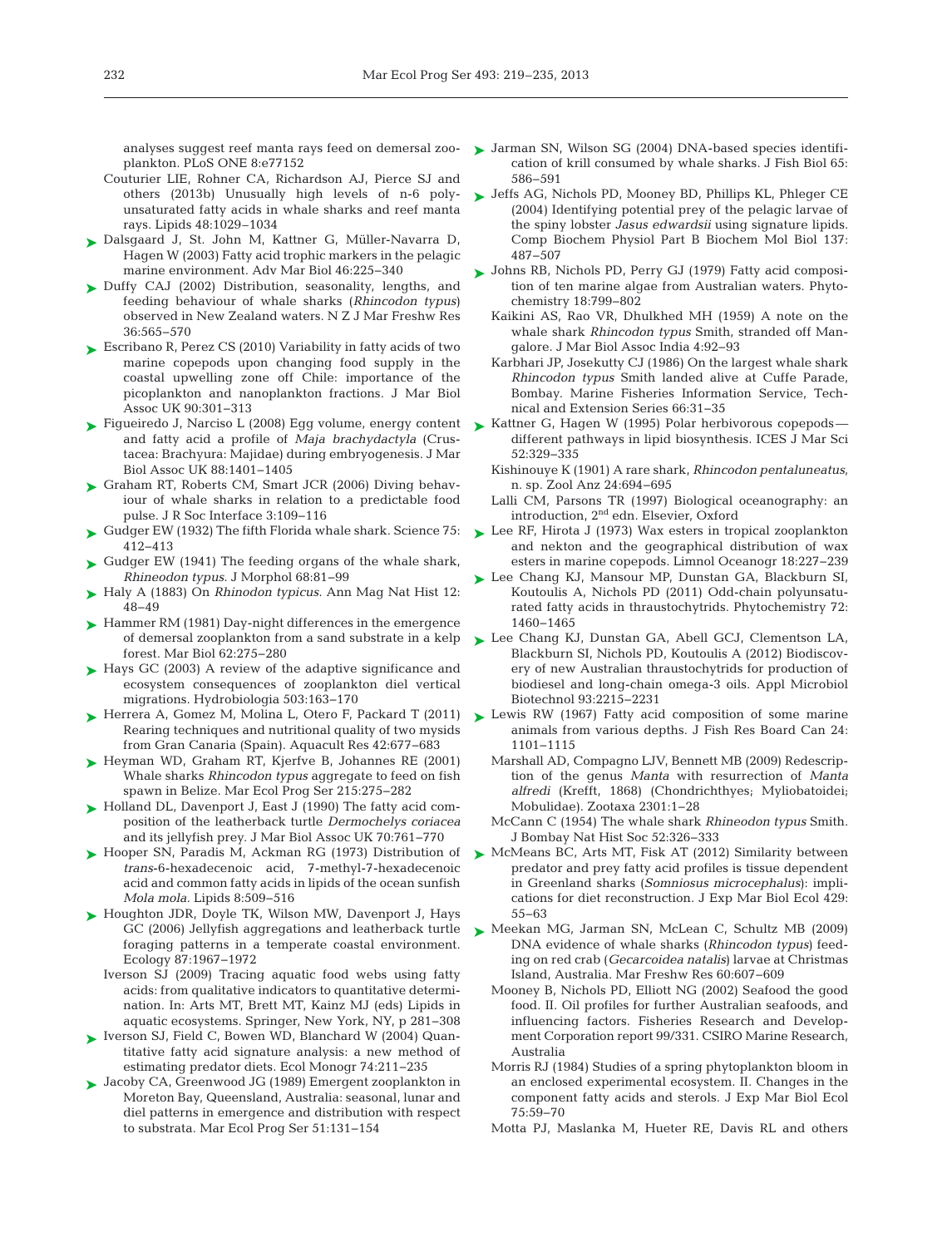(2010) Feeding anatomy, filter-feeding rate, and diet of whale sharks *Rhincodon typus* during surface ram filter feeding off the Yucatan Peninsula, Mexico. Zoology 113: 199−212

- ► [Nelson JD, Eckert SA \(2007\) Foraging ecology of whale](http://dx.doi.org/10.1016/j.fishres.2006.11.013) sharks (*Rhincodon typus*) within Bahia de Los Angeles, Baja California Norte, Mexico. Fish Res 84:47-64
	- Nichols PD, Virtue P, Mooney BD, Elliott NG, Yearsley GK (1998) Seafood the good food. The oil content and composition of Australian commercial fishes, shellfishes and crustaceans. Fisheries Research and Development Corporation project 95/122. CSIRO Marine Research, Australia
	- Nichols PD, Mooney BD, Elliott NG (2002) Nutritional value of Australian seafood. II. Factors affecting oil composition of edible species. Fisheries Research and Development Corporation report 1999/331. CSIRO Marine Research, Australia.
- ▶ [Nichols PD, Danaher KT, Koslow JA \(2003\) Occurrence of](http://dx.doi.org/10.1007/s11745-003-1180-z) high levels of tetracosahexaenoic acid in the jellyfish *Aurelia* sp. Lipids 38: 1207−1210
- ► [Nguyen HQ, Reinertsen H, Rustad T, Tran TM, Kjørsvik E](http://dx.doi.org/10.1111/j.1365-2109.2011.02840.x) (2012) Evaluation of egg quality in broodstock cobia *Rachycentron canadum* L. Aquacult Res 43: 371−385
- Ohlhorst SL (1982) Diel migration patterns of demersal reef zooplankton. J Exp Mar Biol Ecol 60: 1−15
- [Ozogul Y, Polat A, Ucak I, Ozogul F \(2011\) Seasonal fat and](http://dx.doi.org/10.1002/ejlt.201000554) ➤ fatty acids variations of seven marine fish species from the Mediterranean Sea. Eur J Lipid Sci Technol 113: 1491−1498
	- Pai MV, Nandakumar G, Telang KY (1983) On a whale shark *Rhineodon typus* Smith landed at Karwar, Karnataka. Indian J Fish 30: 157−160
- ▶ [Paig-Tran EWM, Bizzarro JJ, Strother JA, Summers AP](http://dx.doi.org/10.1242/jeb.048702) (2011) Bottles as models: predicting the effects of varying swimming speed and morphology on size selectivity and filtering efficiency in fishes. J Exp Biol 214: 1643−1654
- [Perry GJ, Volkman JK, Johns RB, Bavor HJ Jr \(1979\) Fatty](http://dx.doi.org/10.1016/0016-7037(79)90020-6) ➤ acids of bacterial origin in contemporary marine sediments. Geochim Cosmochim Acta 43: 1715−1725
- ▶ [Pethybridge H, Daley R, Virtue P, Nichols P \(2010\) Lipid](http://dx.doi.org/10.1007/s00227-010-1416-6) composition and partitioning of deepwater chondrichthyans: inferences of feeding ecology and distribution. Mar Biol 157: 1367−1384
- ▶ [Pethybridge H, Daley RK, Nichols PD \(2011\) Diet of demer](http://dx.doi.org/10.1016/j.jembe.2011.09.009)sal sharks and chimaeras inferred by fatty acid profiles and stomach content analysis. J Exp Mar Biol Ecol 409: 290−299
- ▶ [Petursdottir H, Gislason A, Falk-Petersen S, Hop H, Svavars](http://dx.doi.org/10.1016/j.dsr2.2007.09.003)son J (2008) Trophic interactions of the pelagic ecosystem over the Reykjanes Ridge as evaluated by fatty acid and stable isotope analyses. Deep-Sea Res II 55:83–93
	- Phleger CF, Young JW, Guest M, Lansdell MJ, Nichols PD (2007) Role of squid in open ocean ecosystems. GLOBEC Report 24, Honolulu, HI
	- Pinkas L, Oliphant MS, Iverson ILK (1971) Food habits of albacore, bluefin tuna and bonito in California waters. Fish Bull Calif Dep Fish Game 152: 1−105
- ▶ [Porter JW, Porter KG \(1977\) Quantitative sampling of dem](http://dx.doi.org/10.4319/lo.1977.22.3.0553)ersal plankton migrating from different coral reef substrates. Limnol Oceanogr 22: 553−556
- ▶ [Raclot T, Groscolas R, Cherel Y \(1998\) Fatty acid evidence](http://dx.doi.org/10.1007/s002270050418) for the importance of myctophid fishes in the diet of king penguins, *Aptenodytes patagonicus.* Mar Biol 132:523-533
- ▶ Raghukumar S (2002) Ecology of the marine protists, the La-

byrinthulomycetes (Thraustochytrids and Labyrinthulids). Eur J Protistol 38: 127−145

- Rao KS (1986) On the capture of whale sharks off Dakshina Kannada Coast. Marine Fisheries Information Service, Technical and Extension Series 66: 22−29
- ► [Reid K, Arnould JPY \(1996\) The diet of Antarctic fur seals](http://dx.doi.org/10.1007/BF02390431) *Arctocephalus gazella* during the breeding season at South Georgia. Polar Biol 16: 105−114
- ► [Richardson AJ, Maharaj J, Compagno LJV, Leslie RW, Ebert](http://dx.doi.org/10.1111/j.1095-8649.2000.tb00755.x) DA, Gibbons MJ (2000) Abundance, distribution, morphometrics, reproduction and diet of the Izak catshark. J Fish Biol 56: 552−576
- ▶ [Richoux NB, Deibel D, Thompson RJ, Parrish CC \(2005\)](http://dx.doi.org/10.1093/plankt/fbi045) Seasonal and developmental variation in the fatty acid composition of *Mysis mixta* (Mysidacea) and *Acanthostepheia malmgreni* (Amphipoda) from the hyperbenthos of a cold-ocean environment (Conception Bay, Newfoundland). J Plankton Res 27:719-733
- ► [Rowat D, Brooks KS \(2012\) A review of the biology, fisheries](http://dx.doi.org/10.1111/j.1095-8649.2012.03252.x) and conservation of the whale shark *Rhincodon typus.* J Fish Biol 80: 1019−1056
- ► [Rowat D, Brooks K, March A, McCarten C and others \(2011\)](http://dx.doi.org/10.1071/MF10135) Long-term membership of whale sharks (*Rhincodon typus*) in coastal aggregations in Seychelles and Djibouti. Mar Freshw Res 62:621–627
- [Santangelo G, Bongiorni L, Pignataro L \(2000\) Abundance](http://dx.doi.org/10.3354/ame023055) ➤ of thraustochytrids and ciliated protozoans in a Mediterranean sandy shore determined by an improved, direct method. Aquat Microb Ecol 23:55-61
- [Sargent JR, Bell JG, Bell MV, Henderson RJ, Tocher DR](http://dx.doi.org/10.1111/j.1439-0426.1995.tb00018.x) ➤ (1995) Requirement criteria for essential fatty acids. J Appl Ichthyology 11: 183−198
	- Sarmiento JL, Gruber N (2006) Ocean biogeochemical dynamics, Vol 1. Princeton University Press, Princeton, NJ
	- Schaufler L, Heintz R, Sigler M, Hulbert L (2005) Fatty acid composition of sleeper shark (*Somniosus pacificus*) liver and muscle reveals nutritional dependence on planktivores. ICES CM Documents 5: 1−19
	- Seshappa G, Chennubhotla VSK, Nair KVS (1972) A note on a whale shark, *Rhincodon typus* Smith caught off Calicut. Indian J Fish 19:201-202
- ▶ Sheridan MA (1988) Lipid dynamics in fish: aspects of absorption, transportation, deposition and mobilization. Comp Biochem Physiol B 90:679-690
	- Silas EG, Rajagopalan MS (1963) On a recent capture of a whale shark (*Rhincodon typus* Smith) at Tuticorin, with a note on information to be obtained on whale sharks from Indian waters. J Mar Biol Assoc India 5: 153−157
- [Skerratt JH, Nichols PD, McMeekin TA, Burton H \(1995\)](http://dx.doi.org/10.1016/0304-4203(95)00047-U) ➤ Seasonal and inter-annual changes in planktonic biomass and community structure in eastern Antarctica using signature lipids. Mar Chem 51:93-113
	- Southwell T (1912/13) Fauna of the Ceylon pearl banks. Ceylon Admin Rep, Part IV Education, Science and Art Appendix 1: Marine Biology E44
- ► [Stevens JD \(2007\) Whale shark \(](http://dx.doi.org/10.1016/j.fishres.2006.11.008)*Rhincodon typus*) biology and ecology: A review of the primary literature. Fish Res  $84:4-9$
- ▶ [Tamaru CS, Ako H, Lee CS \(1992\) Fatty acid and amino](http://dx.doi.org/10.1016/0044-8486(92)90164-G) acid profiles of spawned eggs of striped mullet, *Mugil cephalus L.* Aquaculture 105:83-94
- [Taylor JG \(2007\) Ram filter-feeding and nocturnal feeding of](http://dx.doi.org/10.1016/j.fishres.2006.11.014) ➤whale sharks (*Rhincodon typus*) at Ningaloo Reef, Western Australia. Fish Res 84:65-70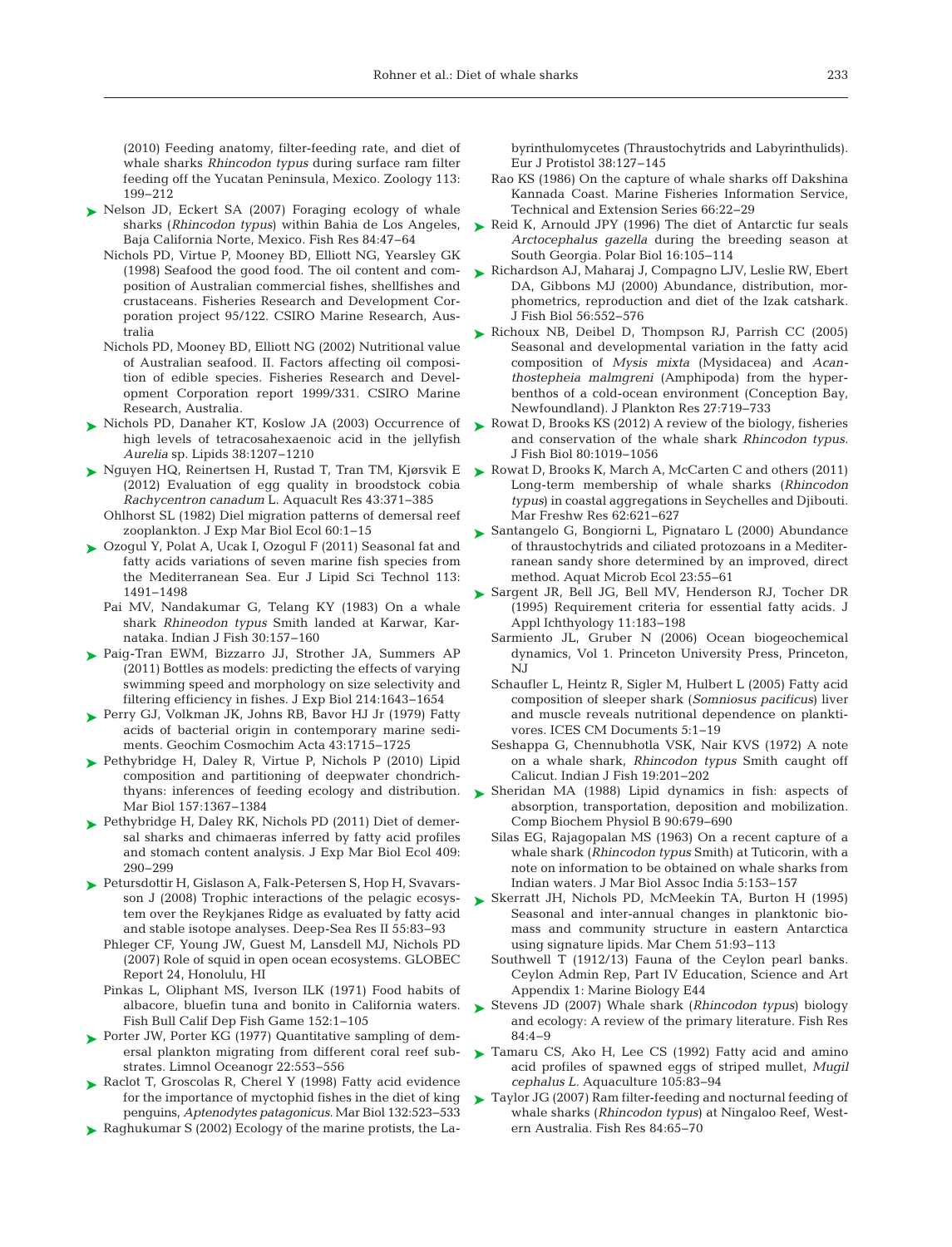- Teodoro SdSA, Negreiros-Fransozo ML, Simões SM, Lopes M, da Costa RC (2012) Population ecology of the planktonic shrimp *Lucifer faxoni* Borradaile, 1915 (Crustacea, Sergestoidea, Luciferidae) of the southeastern coast of Brazil. Braz. J Oceanogr 60:245-253
- [Torres P, Penha-Lopes G, Narcisoa L, Macia A, Paula J](http://dx.doi.org/10.1016/j.ecss.2008.07.018) ➤ (2008) Fatty acids dynamics during embryonic development in genus *Uca* (Brachyura: Ocypodidae), from the mangroves of Inhaca Island, Mozambique. Estuar Coast Shelf Sci 80:307-313
- [van der Bank MG, Utne-Palm AC, Pittman K, Sweetman](http://dx.doi.org/10.3354/meps09078) ➤ AK, Richoux NB, Brüchert V, Gibbons MJ (2011) Dietary evidence from fatty acid and stable isotope signatures. Mar Ecol Prog Ser 428:219-233
	- van Kampen PN (1908) Kurze Notizen über Fische des Java-Indië 67: 124
- [Watanabe H, Moku M, Kawaguchi K, Ishimaru K, Ohno A](http://dx.doi.org/10.1046/j.1365-2419.1999.00103.x) ➤ (1999) Diel vertical migration of myctophid fishes (Fam-

ily Myctophidae) in the transitional waters of the western North Pacific. Fish Oceanogr 8: 115−127

- [Waugh CA, Nichols PD, Noad MC, Bengtson Nash S \(2012\)](http://dx.doi.org/10.3354/meps10059) ➤ Lipid and fatty acid profiles of migrating Southern Hemisphere humpback whales *Megaptera novaeangliae.* Mar Ecol Prog Ser 471:271-281
- [Wilson SG, Taylor JG, Pearce AF \(2001\) The seasonal aggre-](http://dx.doi.org/10.1023/A%3A1011069914753)➤ gation of whale sharks at Ningaloo Reef, Western Australia: currents, migrations and the El Niño/Southern Oscillation. Environ Biol Fishes 61: 1−11
	- Wright EP (1870) Six months at Seychelles. Spicilegia Zoologica, Dublin 1:64-65
- success of a 'new' key fish in an overfished ecosystem:  $\searrow$  [Würzberg L, Peters J, Brandt A \(2011\) Fatty acid patterns of](http://dx.doi.org/10.1016/j.dsr2.2011.05.013) Southern Ocean shelf and deep sea peracarid crustaceans and a possible food source, foraminiferans. Deep-Sea Res II 58:2027-2035
- Meeres. Natuurkundig tijdschrift voor Nederlandsch [Young JW, Guest MA, Lansdell M, Phleger CF, Nichols PD](http://dx.doi.org/10.1016/j.pocean.2010.04.028) ➤(2010) Discrimination of prey species of juvenile swordfish *Xiphias gladius* (Linnaeus, 1758) using signature fatty acid analyses. Prog Oceanogr 86: 139−151

**Appendix 1.** Hypothetical prey mixes for Fig. 4, with the prey species, the relevant FA profile reference, the relative importance (RI) to this mix, the lipid content (LC; % of dry weight) and the reference for LC, the proportion of lipid content for this mix (PLC) and the proportion coefficient (PC; this coefficient is multiplied with the %TFA of a FA of each prey item, and the sum of these products is the value used for that FA)

| Prey species                                              | FA reference                    | <b>RI</b>    | <b>LC</b>    | LC reference               | <b>PLC</b> | PC   |
|-----------------------------------------------------------|---------------------------------|--------------|--------------|----------------------------|------------|------|
| Mix <sub>1</sub>                                          |                                 |              |              |                            |            |      |
| Bathypelagic shrimp - Pasiphaea sp.                       | Lewis (1967)                    | $\mathbf{1}$ | 8.33         | a                          | 4.91       | 0.05 |
| Bathypelagic shrimp - Gnathophausia<br>gracilis           | Lewis (1967)                    | 1            | 8.33         | a                          | 4.91       | 0.05 |
| Bathypelagic shrimp - Acanthephyra<br>curtirostris        | Lewis (1967)                    | $\mathbf{1}$ | 8.33         | a                          | 4.91       | 0.05 |
| Bathypelagic shrimp - Acanthephyra<br>curtirostris        | Lewis (1967)                    | $\mathbf{1}$ | 8.33         | a                          | 4.91       | 0.05 |
| Copepod - Rhincalanus nasutus (Gulf of<br>California)     | Cass et al. $(2011)$            | $\mathbf{1}$ | 9.4          | Cass et al. $(2011)$       | 5.54       | 0.06 |
| Copepod - Rhincalanus nasutus (tropical<br>NE Pacific)    | Cass et al. $(2011)$            | $\mathbf{1}$ | 8.8          | Cass et al. (2011)         | 5.19       | 0.05 |
| Fish eqqs - Muqil cephalus (seawater<br>outdoor) eqqs     | Tamaru (1992)                   | $\mathbf{1}$ | 21.92        | $\mathbf b$                | 12.92      | 0.13 |
| Other zooplankton - Jasus edwardsii<br>phyllosoma stage 7 | Jeffs et al. (2004)             | $\mathbf{1}$ | 27.2         | Jeffs et al. (2004)        | 16.03      | 0.16 |
| Cumacean - Nannastacidae sp.                              | Wuerzberg et al. (2011)         | 1            | 2.3          | Wuerzberg et al. (2011)    | 1.36       | 0.01 |
| Cumacean - Diastylidae sp.                                | Wuerzberg et al. (2011)         | $\mathbf{1}$ | 1.1          | Wuerzberg et al. (2011)    | 0.65       | 0.01 |
| Deep-sea fish - Myctophum nitidulum                       | Lewis (1967)                    | 1            | 8.2          |                            | 4.83       | 0.05 |
| Sergestid - Sergestes arcticus                            | Petursdottir et al. (2008)      | $\mathbf{1}$ | 20           | Petursdottir et al. (2008) | 11.79      | 0.12 |
| Green algae                                               | Couturier et al. (unpubl. data) | $\mathbf{1}$ | 20.63        | d                          | 12.16      | 0.12 |
| Brown algae - Hormorsira banksii                          | Johns et al. 1979               | $\mathbf{1}$ | 20.63        | d                          | 12.16      | 0.12 |
| Brown algae                                               | Couturier et al. (unpubl. data) | $\mathbf{1}$ | 20.63        | d                          | 12.16      | 0.12 |
| Subsurface suspended matter                               | Cotonnec et al. 2001            | 1            | $\mathbf{1}$ | $\epsilon$                 | 0.59       | 0.01 |
| Gelatinous zooplankton - Chelophyes<br>appendiculata      | Jeffs et al. 2004               | $\mathbf{1}$ | 1.4          | Jeffs et al. (2004)        | 0.83       | 0.01 |
| Sum                                                       |                                 |              | 169.63       |                            | 1.16       |      |

 $a = No$  lipid content available in Lewis (1967), substituted with Oplophoridae (n = 6) from Lee & Hirota (1973)

 $b = No$  lipid content available in Tamaru (1992), substituted with other fish eggs of 6 spp. from Nguyen (2012), Jeffs et al. (2004), Ortega & Mourente (2010)

 $c =$  No lipid content available in Lewis (1967), substituted with another myctophid from Jeffs et al. (2004)

 $d =$  Lipid content derived from a mean of 3 brown algae from Tabarsa et al. (2011)

 $e =$  Lipid content not available; estimate